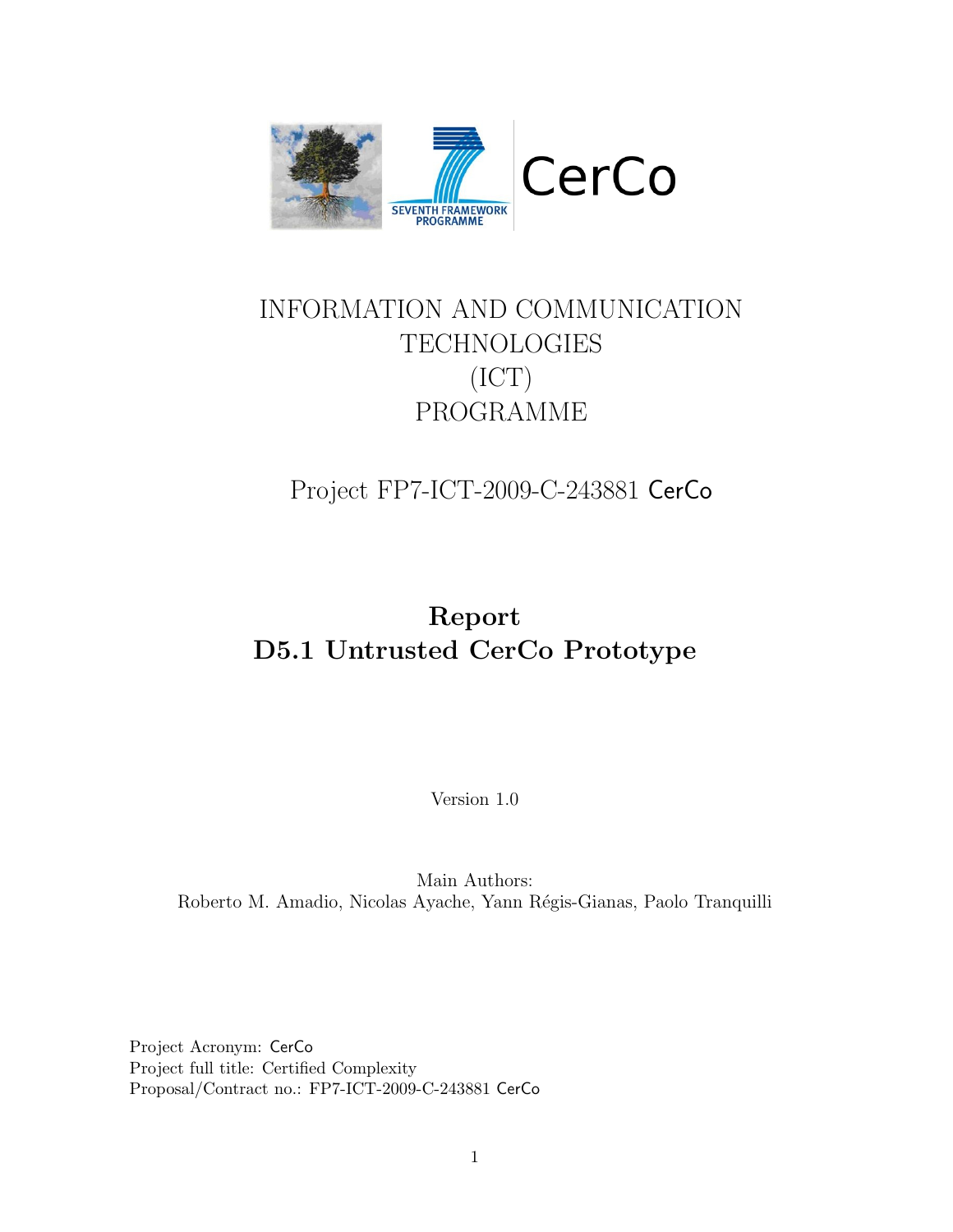Summary The deliverable D5.1 is composed of the following parts:

- 1. This summary.
- 2. The paper [\[1\]](#page-1-0) and the related software Cost.
- 3. The paper [\[2\]](#page-1-1) and the related software.

This document and the softwares above can be downloaded at the page .

http://cerco.cs.unibo.it/

## References

- <span id="page-1-0"></span>[1] N. Ayache. Synthesis of certified cost bounds. Université Paris Diderot. Internal report documenting the Cost software, 2012.
- <span id="page-1-1"></span>[2] P. Tranquilli. Indexed labels for loop iteration dependent costs. Universit`a di Bologna. Internal report documenting the indexed labels software, 2012.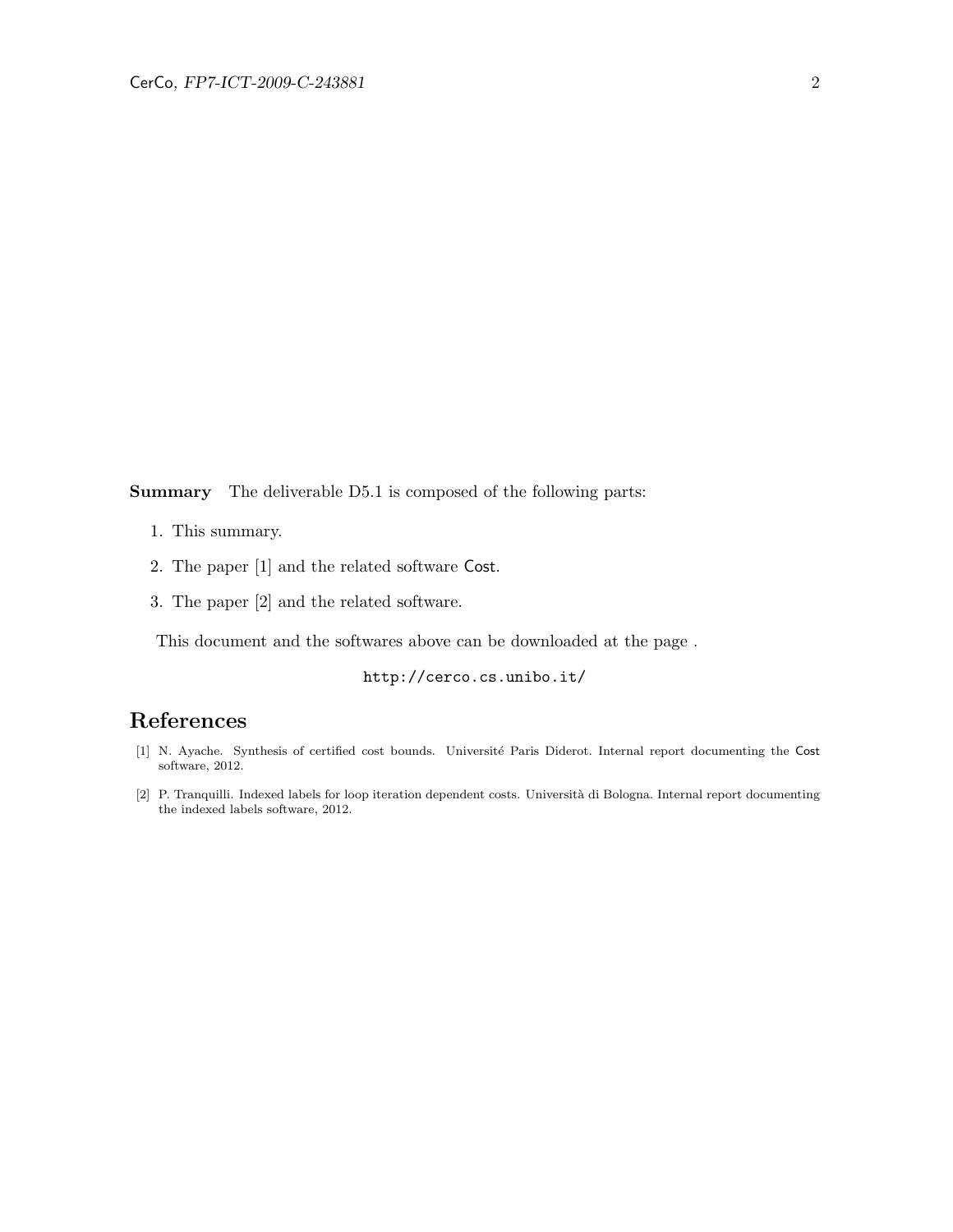Aim The main aim of WP5 is to develop proof of concept prototypes where the (untrusted) compiler implemented in WP2 is interfaced with existing tools in order to synthesize complexity assertions on the execution time of programs. Eventually, the approach should be adapted to the trusted compiler developed in WP3 and WP4 (cf. deliverable D5.2 at month 36).

Synthesis of certified cost bounds The main planned contribution of deliverable D5.1 is a tool that takes as input an annotated C program produced by the CerCo compiler and tries to synthesize a certified bound on the execution time of the program. The related expected contribution of deliverable D5.3 amounts to apply the developed tool to the C programs generated by a Lustre compiler. This work is described in the first document [\[1\]](#page-1-0) which accompanies a software distribution called Cost. The development takes the form of a 'Frama − C plug-in'. Frama  $-$  C is an open source and well-established platform to reason formally on C programs. The proof obligations generated from Hoare style assertions on C programs are passed to a small number of provers that try to discharge them automatically. The platform has been designed to be extensible by means of so called plug-in's written in ocaml. The Cost software is a Frama − C plug-in which in first approximation takes the following actions: (1) it receives as input a C program, (2) it applies the CerCo compiler to produce a related C program with cost annotations, (3) it applies some heuristics to produce a tentative bound on the cost of executing a C function as a function of the value of its parameters, (4) it calls the provers embedded in the Frama  $-$  C tool to discharge the related proof obligations. The current size of the Cost plug-in is 4K lines of ocaml code. More details are available in the the document [\[1\]](#page-1-0).

Indexed labels for loop iteration dependent costs The first year scientific review report, among other things, contrasts the CerCo approach with the one adopted in tools such as AbsInt which are used by the WCET community and it recommends that the approach to cost annotations described in WP2 is made coarser, i.e., that a label covers a larger portion of code. During the second year, most of the work of a post-doc at UNIBO was aimed at addressing this remark [\[2\]](#page-1-1). This has resulted in a refinement of the labelling approach into a so called indexed labelling. It consists in formally indexing cost labels with the iterations of the containing loops they occur in within the source code. These indexes can be transformed during the compilation, and when lifted back to source code they produce dependent costs. Preliminary experiments suggest that this refinement allows to retain preciseness when the program is subject to loop transformations such as loop peeling and loop unrolling. A prototype implementation has been developed on top of the untrusted CerCo compiler D2.2.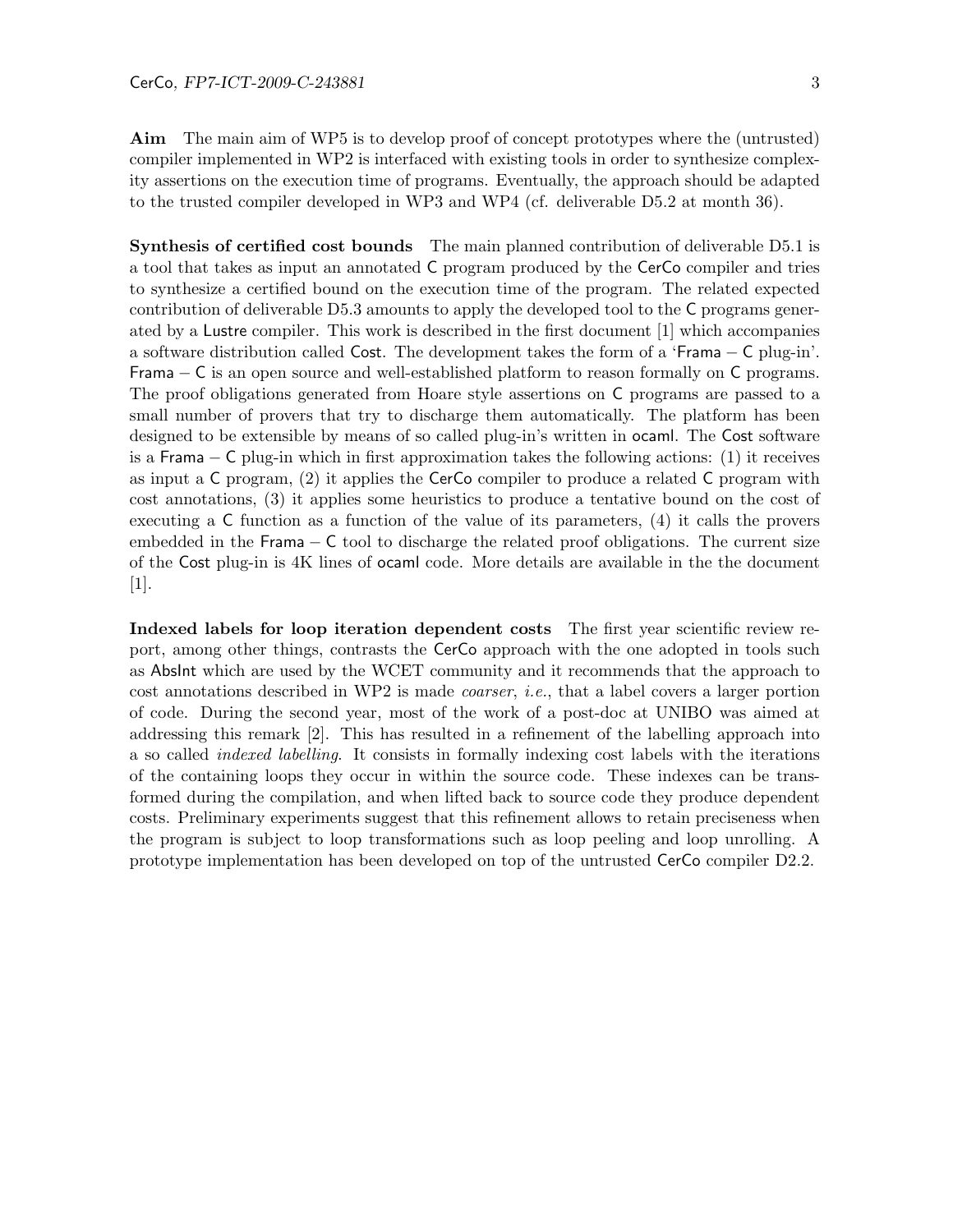## Synthesis of certified cost bounds

Nicolas Ayache

#### Abstract

The CerCo project aims at building a certified compiler for the C language that can lift in a provably correct way information on the execution cost of the object code to cost annotations on the source code. These annotations are added at specific program points (e.g. inside loops). In this article, we describe a plug-in of the Frama − C platform that, starting from CerCo's cost annotation of a C function, synthesizes a cost bound for the function. We report our experimentations on some C code.

## 1 Introduction

Estimating the worst case execution time (WCET) of an embedded software is an important task, especially in a critical system. The micro-controller running the system must be efficiently used: money and reaction time depend on it. However, computing the WCET of a program is undecidable in the general case, and static analysis tools dedicated to this task often fail when the program involves complicated loops, living few hopes for the user to obtain a result.

In this article, we present experiments that validate the new approach introduced by the  $Cerco project<sup>1</sup>$  for WCET prediction. With  $Cerco$ , the user is provided raw and certified cost annotations. We design a tool that uses these annotations to generate WCET bounds. When the tool fails, we show how the user can complete the required information, so as to never be stuck. The tool is able to fully automatically compute and certify a WCET for a C function with loops and whose cost is dependent on its parameters. We briefly recall the goal of CerCo, and we present the platform used both to develop our tool and verify its results, before describing our contributions.

CerCo. The CerCo project aims at building a certified compiler for the C language that lifts in a provably correct way information on the execution cost of the object code to cost annotations on the source code. An untrusted compiler has been developed [2] that targets the 8051, a popular micro-controller typically used in embedded systems. The compiler relies on the labelling approach to compute the cost annotations: at the C level, specific program points — called *cost labels* — are identified in the control flow of the program. Each cost label is a symbolic value that represents the cost of the instructions following the label and before the next one. Then, the compilation keeps track of the association between program points and cost labels. In the end, a concrete cost is computed for each cost label from the object code, and the information is sent up to the C level for instrumentation. Figure 1a shows a C code, and figure 1b presents its transformation through CerCo.

As one notices, the result of CerCo is an instrumentation of the input C program:

<sup>1</sup> http://cerco.cs.unibo.it/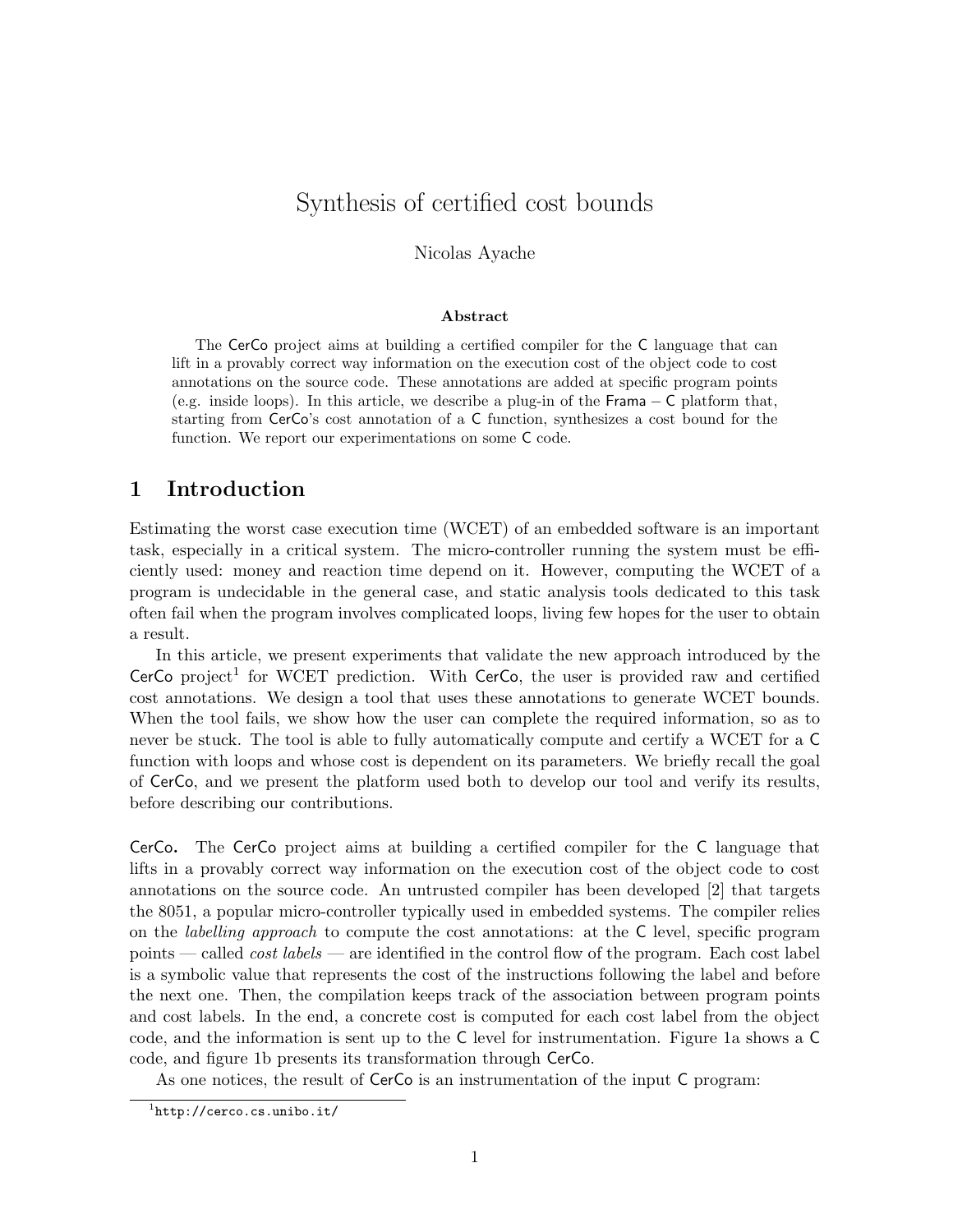```
int is sorted (int *tab, int size) {
 int i, res = 1;
 for (i = 0; i < size-1; i++) if (tab[i] > tab[i+1]) res = 0;
 return res;
}
```
(a) before CerCo

```
int cost = 0;
void \text{cost} incr (int incr) { \text{cost} = \text{cost} + incr; }
int is sorted (int *tab, int size) {
 int i, res = 1;
  cost incr(97);
 for (i = 0; i < size-1; i++) {
    cost_incr(91);if (tab[i] > tab[i+1]) \{ cost_incr(104); res = 0; \}else cost incr(84);
  }
  \_cost\_incr(4);return res;
}
```
(b) after CerCo

Figure 1: An example of CerCo's action

- a global variable called  $\text{\_cost}$  is added. Its role is to hold the cost information during execution;
- a cost incr function is defined; it will be used to update the cost information;
- finally, update instructions are inserted inside the functions of the program: those are the cost annotations. In the current state of the compiler, they represent the number of processor's cycles that will be spent executing the following instructions before the next annotation. But other kind of information could be computed using the labelling approach, such as stack size for instance.

Frama  $-$  C. In order to deduce an upper bound of the WCET of a C function, we need a tool that can analyse C programs and relate the value of the cost variable before and after the function is executed. We chose to use the Frama  $-$  C verification tool [4] for the following reasons:

• the platform allows all sorts of analyses in a modular and collaborative way: each analysis is a plug-in that can reuse the results of existing ones. The authors of Frama − C provide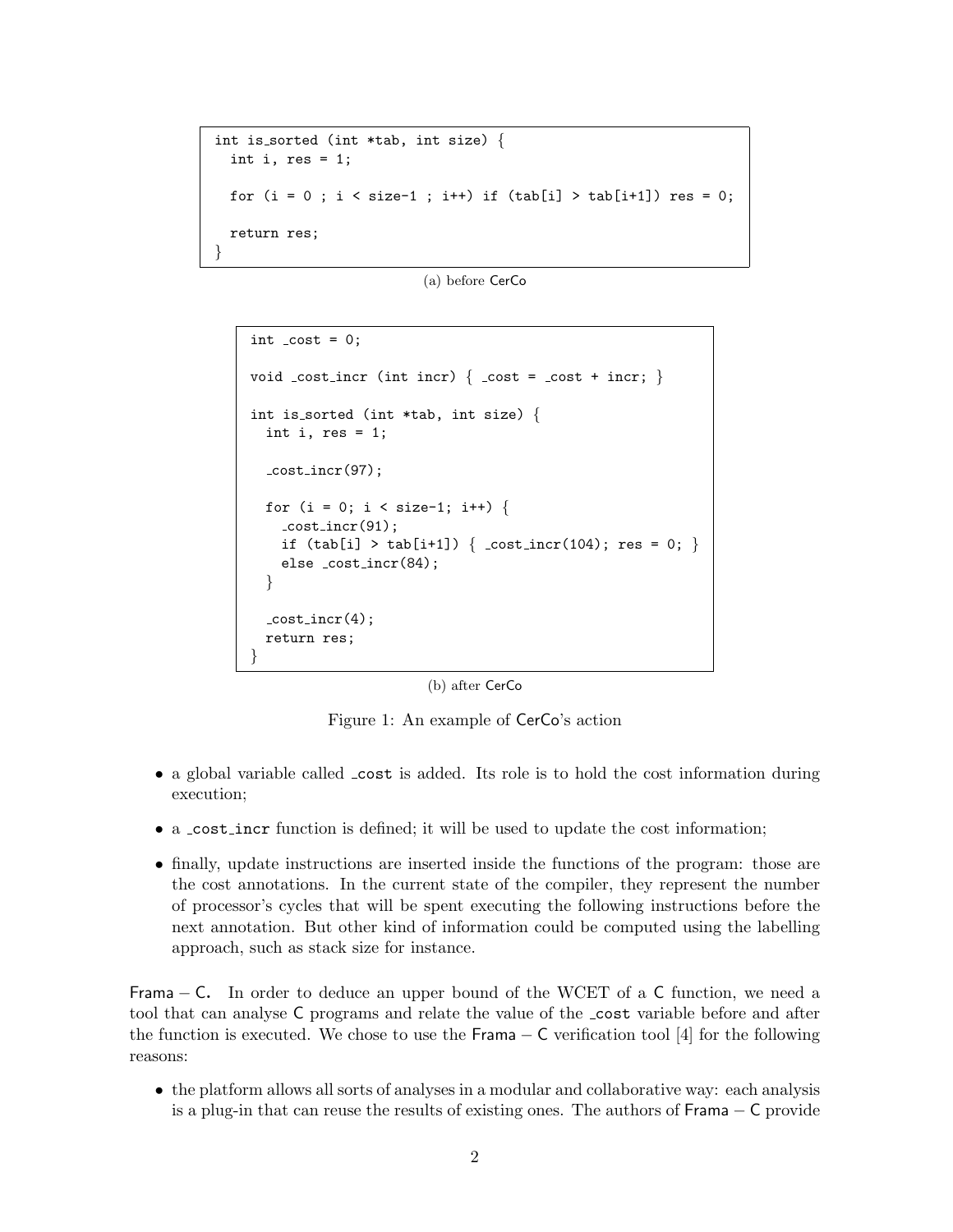a development guide for writing new plug-ins. Thus, if existing plug-ins experience difficulties in synthesizing the WCET of C functions annotated with CerCo, we can define a new analysis dedicated to this task;

- it supports ACSL, an expressive specification language à la Hoare logic as C comments. Expressing WCET specification using ACSL is very easy;
- the Jessie plug-in builds verification conditions (VCs) from a C program with ACSL annotations. The VCs can be sent to various provers, be they automatic or interactive. When they are discharged, the program is guaranteed to respect its specification.

Figure 2 shows the program of figure 1b with ACSL annotations added manually. The most important is the post-condition attached to the is sorted function:

ensures  $cost \le \old(\cost) + 101 + (size-1)*195;$ 

It means that executing the function yields the value of the cost variable to be incremented by at most 101 + (size-1)\*195: this is the WCET specification of the function. Running the Jessie plug-in on this program creates 8 VCs that an automatic prover such as Alt – Ergo<sup>2</sup> is able to fully discharged, which proves that the WCET specification is indeed correct.

```
int cost = 0;
/*@ ensures cost == \old(cost) + incr; */void cost incr (int incr) { \text{cost} = \text{cost} + \text{incr}; }
/*@ requires size >= 1;
  @ ensures _cost <= \cdot \old(_cost) + 101 + (size-1)*195; */
int is_sorted (int *tab, int size) \{int i, res = 1;
  cost incr(97);
  /*@ loop invariant i < size;
    @ loop invariant _cost <= \atop \text{cost}, Pre) + 97 + i*195;
    @ loop variant size-i; */
  for (i = 0; i < size-1; i++) {
    cost_incr(91);if (tab[i] > tab[i+1]) \{ cost_incr(104); res = 0; \}else cost incr(84);
  }
  cost_incr(4);
  return res;
}
```
Figure 2: Annotations with ACSL

 $^2$ http://ergo.lri.fr/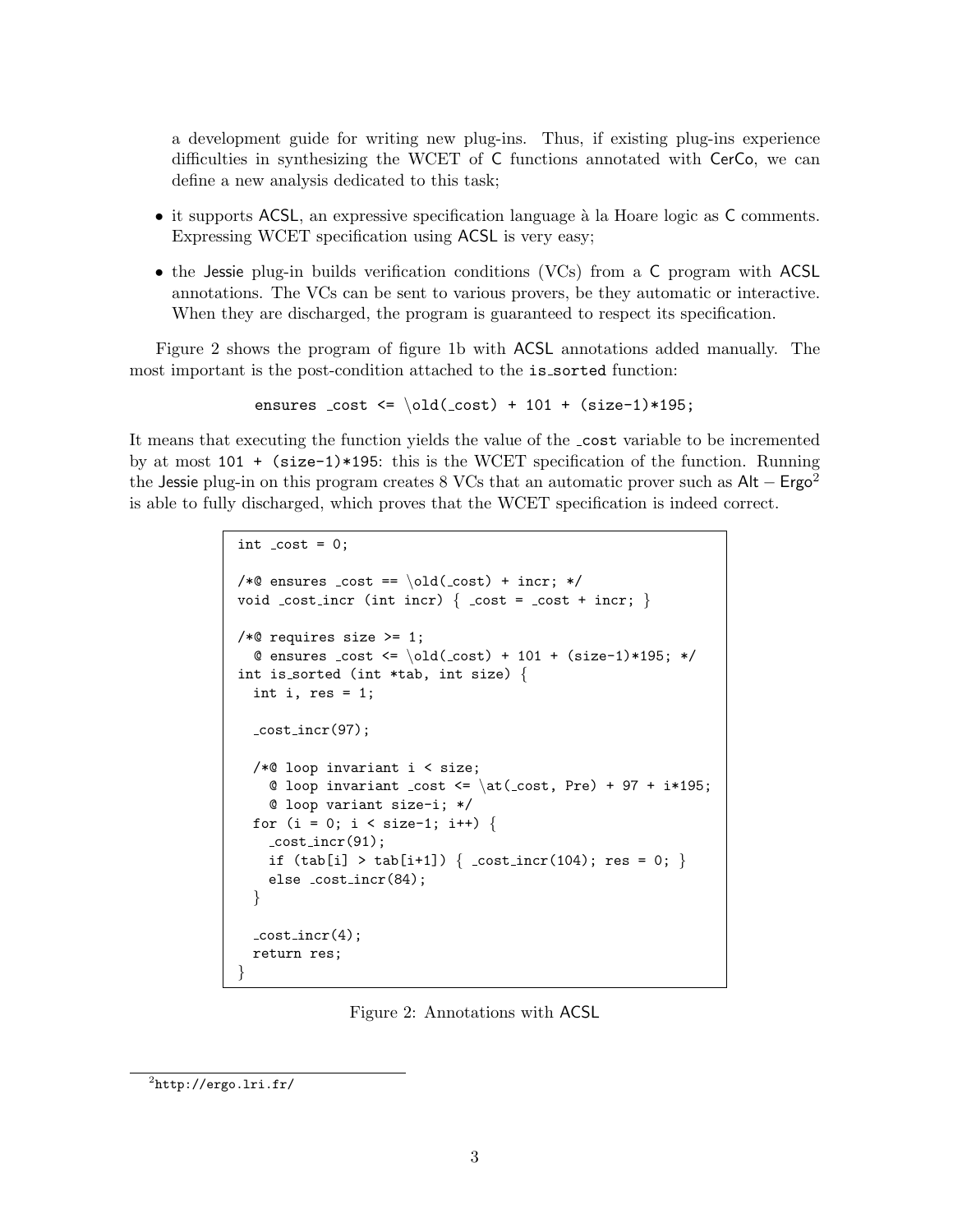Contributions. This paper describes a possible back-end for CerCo's framework. It validates the approach with a tool that uses CerCo's results to automatically or semi-automatically compute and verify the WCET of C functions. It is yet one of the many possibilities of using CerCo for WCET validation, and shows its benefit: WCET computation is not a black box as it is usually, and the user can understand and complete manually what the tool failed to compute.

In the remaining of the article, we present a Frama − C plug-in called Cost that adds a WCET specification to the functions of a CerCo-annotated C program. Section 2 briefly details the inner workings of the plug-in and discusses its soundness. Section 3 compares our approach with other WCET tools. Section 4 shows some benchmarks on standard C programs and on C programs for cryptography (typically used in embedded software). Finally, section 5 concludes.

## 2 The Cost plug-in

The Cost plug-in for the Frama  $-$  C platform has been developed in order to automatically synthesize the cost annotations added by the CerCo compiler on a C source program into assertions of the WCET of the functions in the program. The architecture of the plug-in is depicted in figure 3. It accepts a C source file for parameter and creates a new C file that is the former with additional cost annotations (C code) and WCET assertions (ACSL annotations). First, the input file is fed to Frama − C that will in turn send it to the Cost plug-in. The action of the plug-in is then:

- 1. apply the CerCo compiler to the source file;
- 2. synthesize an upper bound of the WCET of each function of the source program by reading the cost annotations added by CerCo;
- 3. add the results in the form of post-conditions in ACSL format, relating the cost of the function before and after its execution.



Figure 3: the Cost plug-in

Then, the user can either *trust* the results (the WCET of the functions), or want to *verify* them, in which case he can call Jessie.

We continue our description of the plug-in by discussing the soundness of the framework, because, as we will see, the action of the plug-in is not involved in this issue. Then, the details of the plug-in will be presented.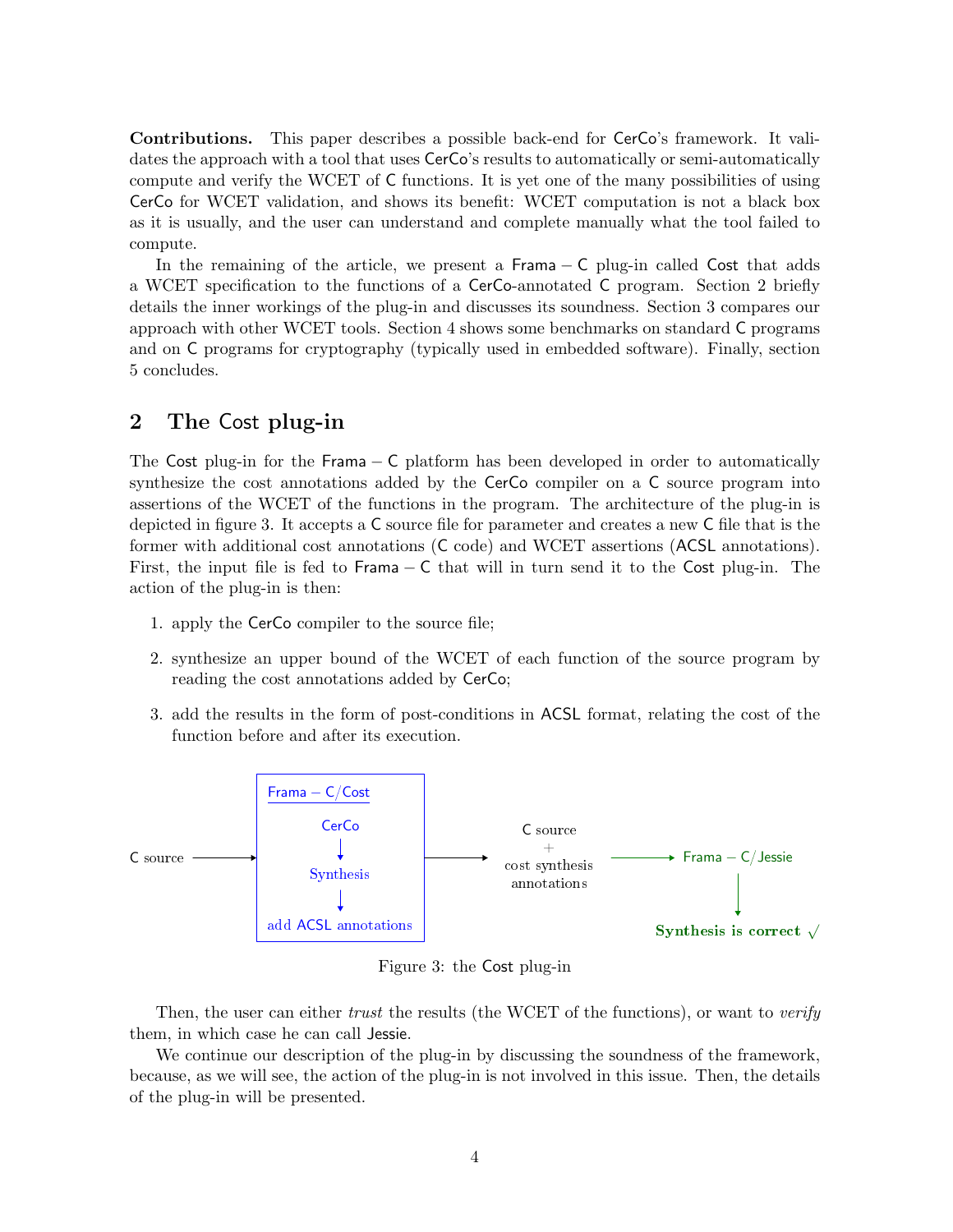### 2.1 Soundness

As figure 3 suggests, the soundness of the whole framework depends on the cost annotations added by CerCo, the synthesis made by the Cost plug-in, the VCs generated by Jessie, and the VCs discharged by external provers. Since the Cost plug-in adds annotations in ACSL format, Jessie (or other verification plug-ins for Frama – C) can be used to verify these annotations. Thus, even if the added annotations are incorrect, the process in its globality is still correct: indeed, Jessie will not validate incorrect annotations and no conclusion can be made about the WCET of the program in this case. This means that the Cost plug-in can add *any* annotation for the WCET of a function, the whole framework will still be correct and thus its soundness does not depend on the action of the Cost plug-in. However, in order to be able to actually prove a WCET of a function, we need to add correct annotations in a way that Jessie and subsequent automatic provers have enough information to deduce validity.

### 2.2 Inner workings

The cost annotations added by the CerCo compiler take the form of C instructions that update by a constant a fresh global variable called the cost variable. Synthesizing a WCET of a C function thus consists in statically resolving an upper bound of the difference between the value of the cost variable before and after the execution of the function, i.e. find in the function the instructions that update the cost variable and establish the number of times they are passed through during the flow of execution. This raises two main issues: indecidability caused by loop constructs, and function calls. Indeed, a side effect of function calls is to change the value of the cost variable. When a function calls another one, the cost of the callee is part of the cost of the caller. This means that the computation of a WCET of each function of a C program is subject to the calling dependencies. To cope with the issues of loops and function calls, the Cost plug-in proceeds as follows:

- each function is independently processed and associated a WCET that may depend on the cost of the other functions. This is done with a mix between abstract interpretation [5] and syntactic recognition of specific loops for which we can decide the number of iterations. The abstract domain used is made of expressions whose variables can only be formal parameters of the function;
- a system of inequations is built from the result of the previous step, and is tried to be solved with a fixpoint. At each iteration, the fixpoint replaces in all the inequations the references to the cost of a function by its associated cost if it is independent of the other functions;
- ACSL annotations are added to the program according to the result of the above fixpoint. Note that the two previous steps may fail in finding a concrete WCET for some functions, because of imprecision inherent to abstract interpretation, and recursion in the source program not solved by the fixpoint. At each program point that requires an annotation (function definitions and loops), annotations are added if a solution was found for the program point.

Figure 4 shows the result of the Cost plug-in when fed the program in figure 1a. There are several differences from the manually annotated program, the most noticeable being: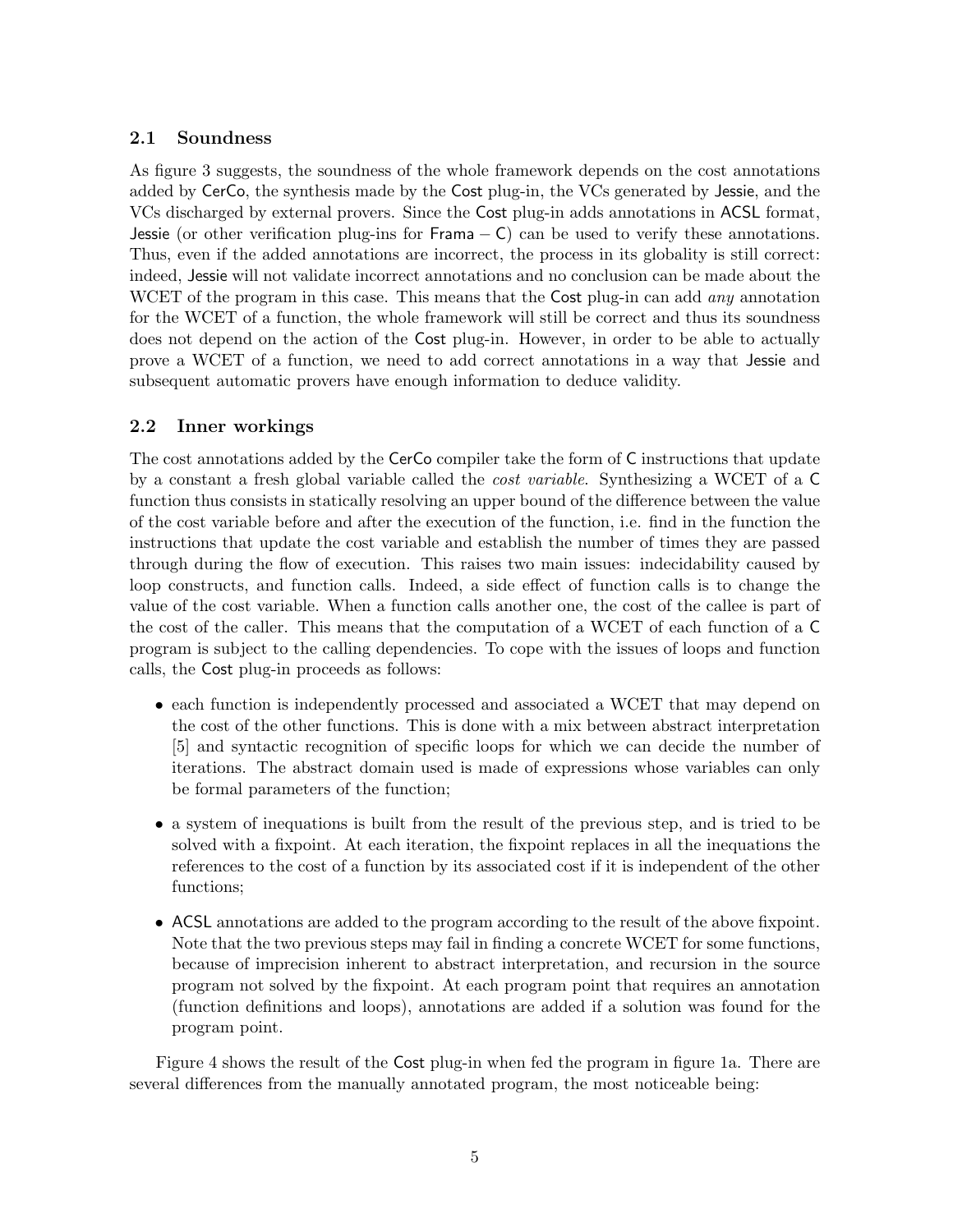- the manually annotated program had a pre-condition that the size formal parameter needed to be greater or equal to 1. The Cost plug-in does not make such an assumption, but instead considers both the case where size is greater or equal to 1, and the case where it is not. This results in a ternary expression inside the WCET specification (the post-condition or ensures clause), and some new loop invariants;
- the loop invariant specifying the value of the cost variable depending on the iteration number refers to a new local variable named \_cost\_tmp0. It represents the value of the cost variable right before the loop is executed. It allows to express the cost inside the loop with regards to the cost before the loop, instead of the cost at the beginning of the function; it often makes the expression a lot shorter and eases the work for nested loops.

Running Jessie on the program generates VCs that are all proved by Alt − Ergo: the WCET computed by the Cost plug-in is correct.

```
int \text{cost} = 0;
/*@ ensures cost \equiv \cdot old(cost) + incr; */
void \text{cost} incr (int incr) { \text{cost} = \text{cost} + incr; }
/*@ ensures (\text{cost} \leq \old(\text{cost})+(101+(0\times 12e-1?(\text{size}-1)*195:0))); */
int is sorted (int *tab, int size) {
  int i, res = 1, _cost_tmp0;
  cost incr(97);
  -cost_tmp0 = cost;/*@ loop invariant (0 < size-1) \Rightarrow (i \leq size-1);© loop invariant (0 ≥ size-1) \Rightarrow (i \equiv 0);
    @ loop invariant (\text{cost} \leq \text{cost}_tmp0+i*195);
    @ loop variant (size-1)-i; */
  for (i = 0; i < size-1; i++) {
    cost_incr(91);if (tab[i] > tab[i+1]) { cost_incr(104); res = 0; }
    else cost incr(84);
  }
  -cost_incr(4);return res;
}
```
Figure 4: Result of the Cost plug-in

## 3 Related work

There exist a lot of tools for WCET analysis. Yet, the framework encompassing the Cost plug-in is the only one, to our knowledge, that enjoys the following features: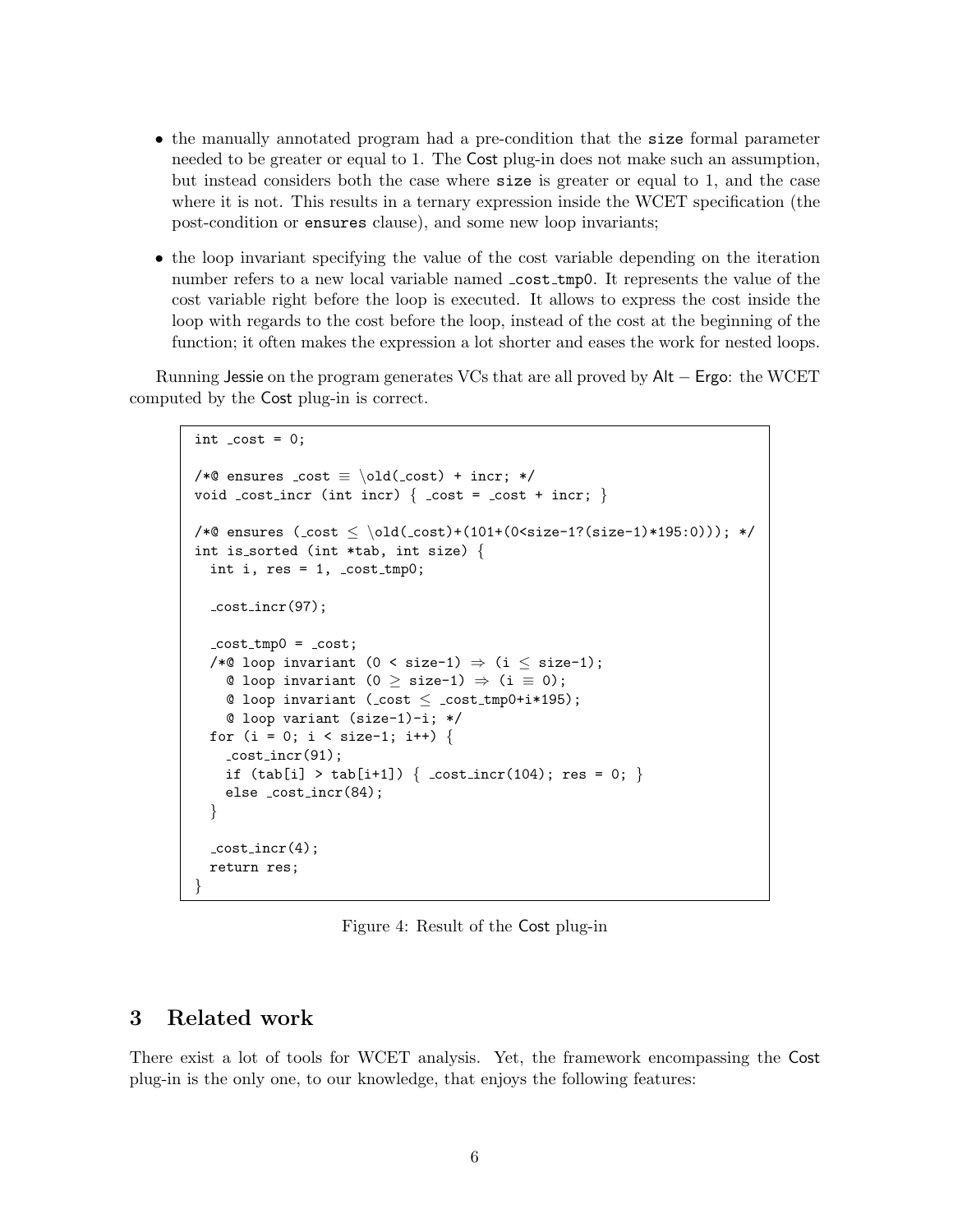- The results of the plug-in have a very high level of trust. First, because the cost annotations added by CerCo are proven correct (this is on-going research in the Matita<sup>3</sup> system). Second, because verification with Jessie is deductive and VCs can be discharged with various provers. The more provers discharge a VC, the more trustful is the result. When automatic provers fail in discharging a VC, the user can still try to verify them manually, with an interactive theorem prover such as  $\textsf{Coq}^4$  that Jessie outputs to.
- While other WCET tools act as black boxes, the Cost plug-in provides the user with as many information as it can. When a WCET tool fails, the user generally have few hopes, if any, of understanding and resolving the issue in order to obtain a result. When the Cost plug-in fails to add an annotation, the user can still try to complete it. And since the results of CerCo is C code, it is much easier to understand the behavior of the annotations.
- The results of the Cost plug-in being added to the source C file, it allows to easily identify the cost of parts of the code and the cost of the functions of the program. The user can modify parts that are too costly and observe their precise influence on the overall cost.
- The framework is modular: the Cost plug-in is yet one possible synthesis, and Jessie is one possible back-end for verification. We can use other synthesis strategies, and choose for each result the one that seems the most precise. The same goes for Jessie: we can use the WP plug-in of Frama − C instead, and even merge the results of both. Similarly, if we were to support more complex architectures, computing the cost of object code instructions could be dedicated to an external tool that is able to provide precise results even in the presence of cache, pipelines, etc [6].

## 4 Experiments

The Cost plug-in has been developed in order to validate CerCo's framework for modular WCET analysis, by showing the results that could be obtained with this approach. The plugin allows (semi-)automatic generation and certification of WCET for C programs. Also, we designed a wrapper for supporting Lustre files. Indeed, Lustre is used for developing embedded software for critical systems and the language is distributed with a compiler to C, in such a way that the WCET of the result represents a bound for the reaction time of the system. This section presents results obtained on C programs typically found in embedded software, where WCET is of great importance.

The Cost plug-in is written in 3895 lines of ocaml. They mainly cover an abstract interpretation of C together with a syntactic recognition of specific loops, in a modular fashion: the abstract domains (one for C values and another for cost values) can be changed for better precision. The Lustre wrapper is made of 732 lines of ocaml consisting in executing a command, reading the results and sending them to the next command.

We ran the plug-in and the Lustre wrapper on some files found on the web, from the Lustre distribution or written by hand. For each file, we report its type (either a standard algorithm written in C, a cryptographic protocol for embedded software, or a C program generated from Lustre file), a quick description of the program, the number of lines of the original code and

 ${}^{3}$ http://matita.cs.unibo.it/

 $^4$ http://coq.inria.fr/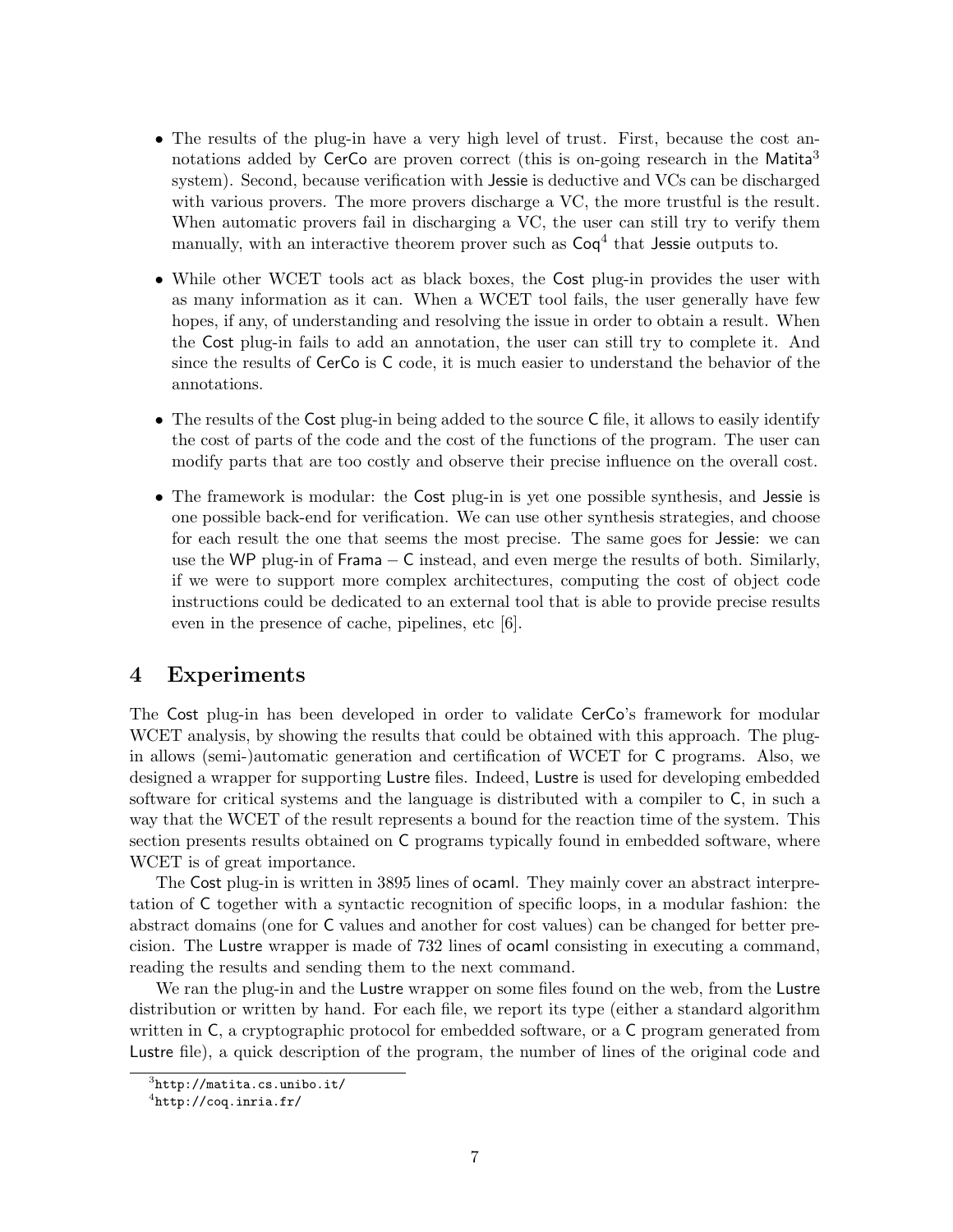| File                                            | Type          | Description                                   |     | $\rm VCs$ |  |  |
|-------------------------------------------------|---------------|-----------------------------------------------|-----|-----------|--|--|
| 3-way.c                                         | $\rm C$       | Three way block cipher                        |     | 34        |  |  |
| a5.c                                            | $\mathcal{C}$ | A5 stream cipher, used in GSM cellular        |     | 18        |  |  |
| array_sum.c                                     | S             | Sums the elements of an integer array         |     | 9         |  |  |
| fact.c                                          | S             | Factorial function, imperative implementation |     | 9         |  |  |
| is sorted.c                                     | S             | Sorting verification of an array              |     | 8         |  |  |
| LFSR.c                                          | $\mathcal{C}$ | 32-bit linear-feedback shift register         |     | 3         |  |  |
| minus.c                                         | L             | Two modes button                              |     | 8         |  |  |
| $mmb$ .c                                        | $\mathcal{C}$ | Modular multiplication-based block cipher     |     | 6         |  |  |
| parity.lus                                      | L             | Parity bit of a boolean array                 |     | 12        |  |  |
| random.c                                        | $\mathcal{C}$ | Random number generator                       | 146 | 3         |  |  |
| S: standard algorithm C: cryptographic protocol |               |                                               |     |           |  |  |
| L: C generated from a Lustre file               |               |                                               |     |           |  |  |

the number of VCs generated. A WCET is found by the Cost plug-in for everyone of these programs, and Alt − Ergo was able to discharge all VCs.

Programs fully automatically supported. Since the goal of the Cost plug-in is a proof of concept of a full framework with CerCo, we did not put too much effort or time for covering a wide range of programs. CerCo always succeeds, but the Cost plug-in may fail in synthesizing a WCET, and automatic provers may fail in discharging some VCs. We can improve the abstract domains, the form of recognized loops, or the hints that help automatic provers. For now, a typical program that is processed by the Cost plug-in and whose VCs are fully discharged by automatic provers is made of loops with a counter incremented or decremented at the end of the loop, and where the guard condition is a comparison of the counter with some expression. The expressions incrementing or decrementing the counter and used in the guard condition must be so that the abstract interpretation succeeded in relating them to an arithmetic expressions whose variables are parameters of the function. With a flat domain currently used, this means that the values of these expressions may not be modified during a loop.

## 5 Conclusion

We have described a plug-in for  $Frame - C$  that relies on the CerCo compiler to automatically or semi-automatically synthesize a WCET for C programs. The soundness of the overall process is guaranteed through the Jessie plug-in. Finally, we successfully used the plug-in on some C programs, some of which are typically used in embedded software; the result is an automatically computed and certified reaction time for the programs. This experience validates the modular approach of CerCo for WCET computation with a high level of trust.

## References

[1] E. Albert, P. Arenas, S. Genaim, G. Puebla, and D. Zanardini. COSTA: Design and implementation of a cost and termination analyzer for java bytecode. In Formal Methods for Components and Objects, 6th International Symposium, FMCO 2007, Amsterdam,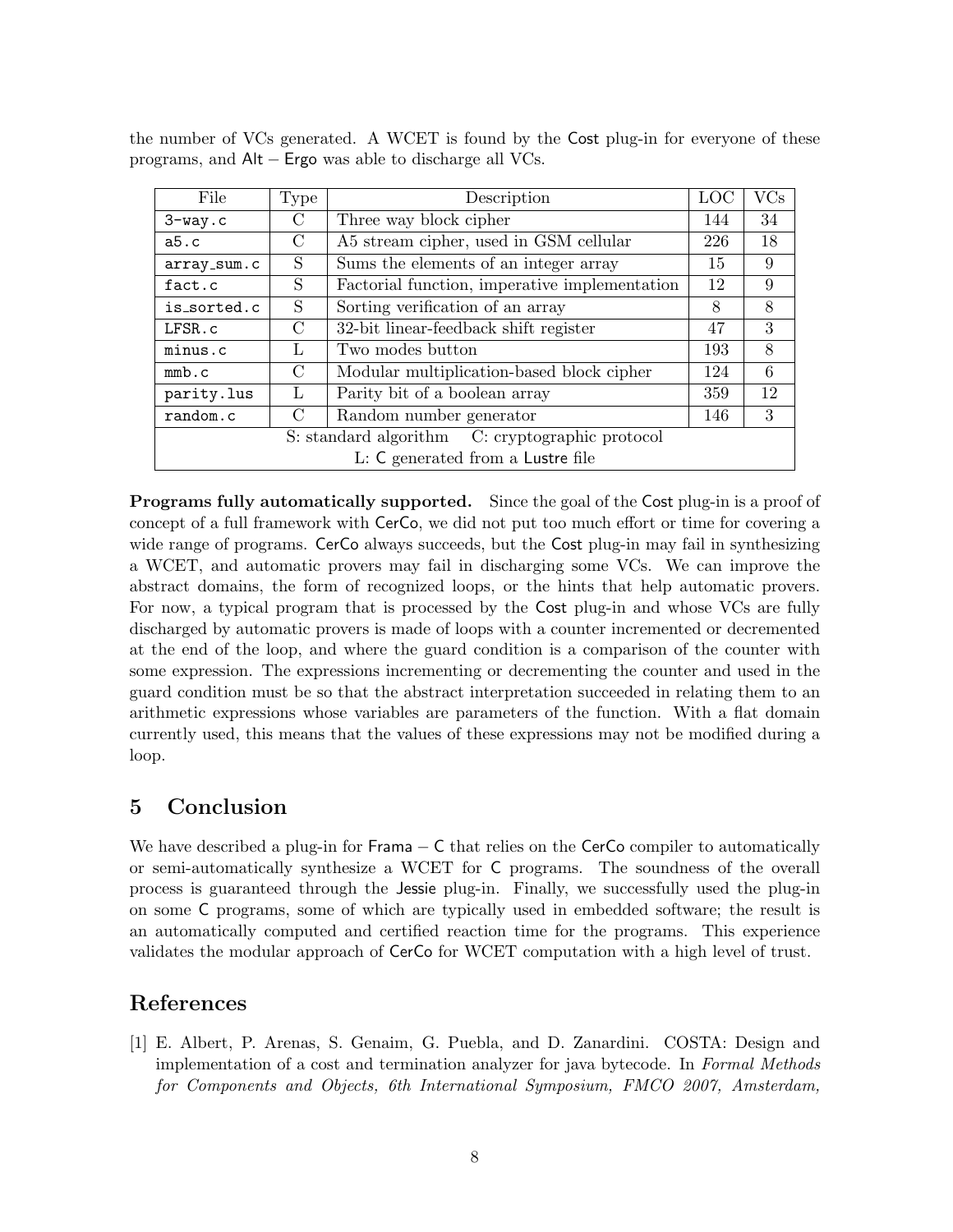The Netherlands, October 24-26, 2007, Revised Lectures, volume 5382 of Lecture Notes in Computer Science, pages 113–132. Springer, 2008.

- [2] R. M. Amadio, N. Ayache, and Y. Régis-Gianas. Deliverable 2.2: Prototype implementation. Technical report, ICT Programme, Feb. 2011. Project FP7-ICT-2009-C-243881 CerCo - Certified Complexity.
- [3] R. M. Amadio, N. Ayache, Y. Régis-Gianas, K. Memarian, and R. Saillard. Deliverable 2.1: Compiler design and intermediate languages. Technical report, ICT Programme, July 2010. Project FP7-ICT-2009-C-243881 CerCo - Certified Complexity.
- [4] L. Correnson, P. Cuoq, F. Kirchner, V. Prevosto, A. Puccetti, J. Signoles, and B. Yakobowski. Frama-C user manual. CEA-LIST, Software Safety Laboratory, Saclay, F-91191. http://frama-c.com/.
- [5] P. Cousot and R. Cousot. Abstract interpretation frameworks. Journal of Logic and Computation, 2(4):511–547, 1992.
- [6] R. Heckmann and C. Ferdinand. Worst-case execution time prediction by static program analysis. In In 18th International Parallel and Distributed Processing Symposium (IPDPS 2004, pages 26–30. IEEE Computer Society.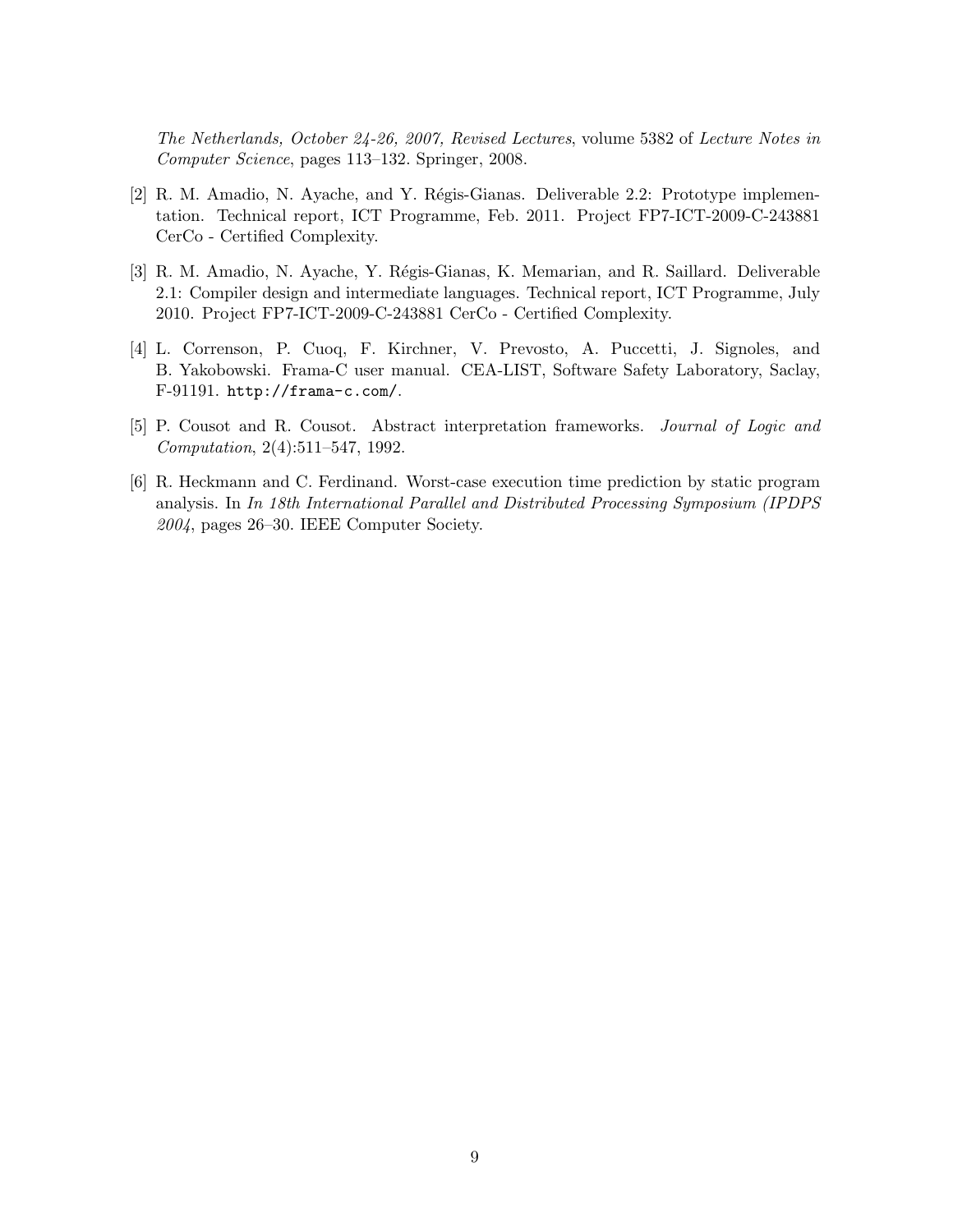## Indexed Labels for Loop Iteration Dependent Costs

Paolo Tranquilli

#### Abstract

We present an extension to the labelling approach to lift resource consumption information from compiled to source code [3]. Such an approach consists in inserting cost labels at key points of the source code and keeping track of them during compilation. However, the plain labelling approach looses preciseness when differences arise as to the cost of the same portion of code, whether due to code transformation such as loop optimisation or advanced architecture features (*e.g.* cache). Our approach addresses this weakness, allowing to retain preciseness even when applying some loop transformations that rearrange the iterations of a loop (namely loop peeling and unrolling). It consists in formally indexing cost labels with the iterations of the containing loops they occur in within the source code. These indexes can be transformed during the compilation, and when lifted back to source code they produce dependent costs.

The proposed changes have been implemented in CerCo's untrusted prototype compiler from a large fragment of C to 8051 assembly [4].

### 1 Introduction

In [3], Armadio *et al* propose an approach for building a compiler for a large fragment of the c programming language. The novelty of their proposal lies in the fact that their proposed design is capable of lifting execution cost information from the compiled code and presenting it to the user. This idea is foundational for the CerCo project, which strives to produce a mechanically certified version of such a compiler.

To summarise, Armadio's proposal consisted of 'decorations' on the source code, along with the insertion of labels at key points. These labels are preserved as compilation progresses, from one intermediate language to another. Once the final object code is produced, such labels should correspond to the parts of the compiled code that have a constant cost.

Two properties must hold of any cost estimate. The first property, paramount to the correctness of the method, is soundness, that is, that the actual execution cost is bounded by the estimate. In the labelling approach, this is guaranteed if every loop in the control flow of the compiled code passes through at least one cost label. The second property, optional but desirable, is *preciseness*: the estimate is the actual cost. In the labelling approach, this will be true if, for every label, every possible execution of the compiled code starting from such a label yields the same cost before hitting another one. In simple architectures such as the 8051 micro-controller this can be guaranteed by placing labels at the start of any branch in the control flow, and by ensuring that no labels are duplicated.

The reader should note that the above mentioned requirements must hold when executing the code obtained at the end of the compilation chain. So even if one is careful about injecting the labels at suitable places in the source code, the requirements might still fail because of two main obstacles: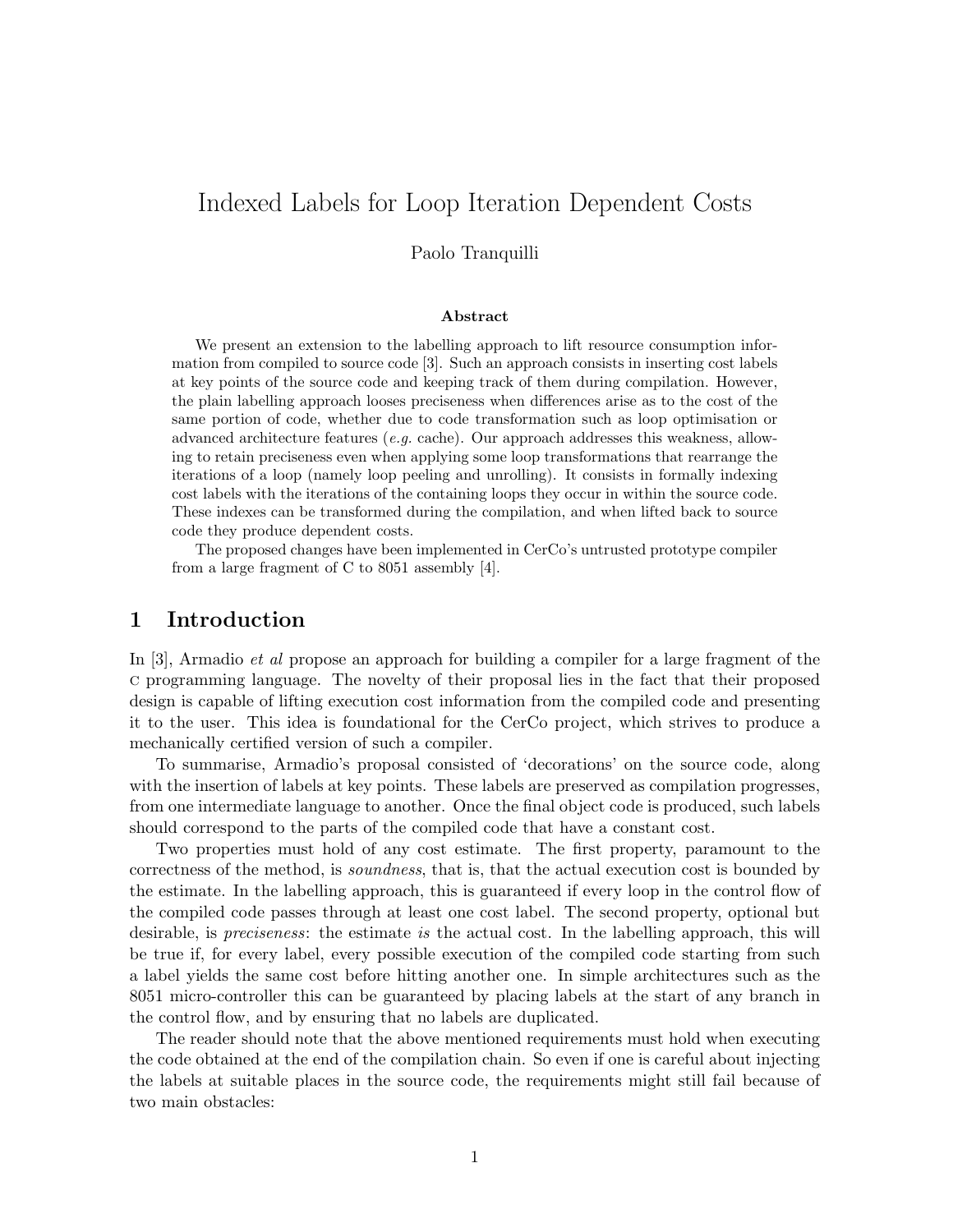- The compilation process introduces important changes in the control flow, inserting loops or branches. For example, the insertion of functions in the source code replacing instructions that are unavailable in the target architecture. This require loops to be inserted (for example, for multi-word division and generic shift in the 8051 architecture), or effort spent in providing unbranching translations of higher level instructions [4].
- Even when the compiled code *does*—as far as the the syntactic control flow graph is concerned—respect the conditions for soundness and preciseness, the cost of blocks of instructions might not be independent of context, so that different passes through a label might have different costs. This becomes a concern if one wishes to apply the approach to more complex architectures, for example one with caching or pipelining.

The first point unveils a weakness of the current labelling approach when it comes to some common code transformations performed along a compilation chain. In particular, most loop optimisations are disruptive, in the sense outlined in the first bulletpoint above. An example optimisation of this kind is loop peeling. This optimisation is employed by compilers in order to trigger other optimisations, for example, dead code elimination or invariant code motion. Here, a first iteration of the loop is hoisted out of the body of the loop, possibly being assigned a different cost than later iterations.

The second bulletpoint above highlights another weakness. Different tools allow to predict up to a certain extent the behaviour of cache. For example, the well known tool aiT [1]—based on abstract interpretation—allows the user to estimate the worst-case execution time (wcet) of a piece of source code, taking into account advanced features of the target architecture. While such a tool is not fit for a compositional approach which is central to CerCo's project<sup>1</sup>, aiT's ability to produce tight estimates of execution costs would sthill enhance the effectiveness of the CerCo compiler, e.g. by integrating such techniques in its development. A typical case where cache analysis yields a difference in the execution cost of a block is in loops: the first iteration will usually stumble upon more cache misses than subsequent iterations.

If one looks closely, the source of the weakness of the labelling approach as presented in [3] is common to both points: the inability to state different costs for different occurrences of labels, where the difference might be originated by labels being duplicated along the compilation, or the costs being sensitive to the current state of execution. The preliminary work we present here addresses this weakness by introducing cost labels that are dependent on which iteration of its containing loops it occurs in. This is achieved by means of indexed labels; all cost labels are decorated with formal indices coming from the loops containing such labels. These indices allow us to rebuild, even after multiple loop transformations, which iterations of the original loops in the source code a particular label occurrence belongs to. During the annotation stage of the source code, this information is presented to the user by means of dependent costs.

We concentrate on integrating the labelling approach with two loop transformations. For general information on general compiler optimisations (and loop optimisations in particular) we refer the reader to the vast literature on the subject  $(e.g. [8, 7])$ .

Loop peeling As already mentioned, loop peeling consists in preceding the loop with a copy of its body, appropriately guarded. This is used, in general, to trigger further optimisations, such as those that rely on execution information which can be computed at compile time,

<sup>&</sup>lt;sup>1</sup>aiT assumes the cache is empty at the start of computation, and treats each procedure call separately, unrolling a great part of the control flow.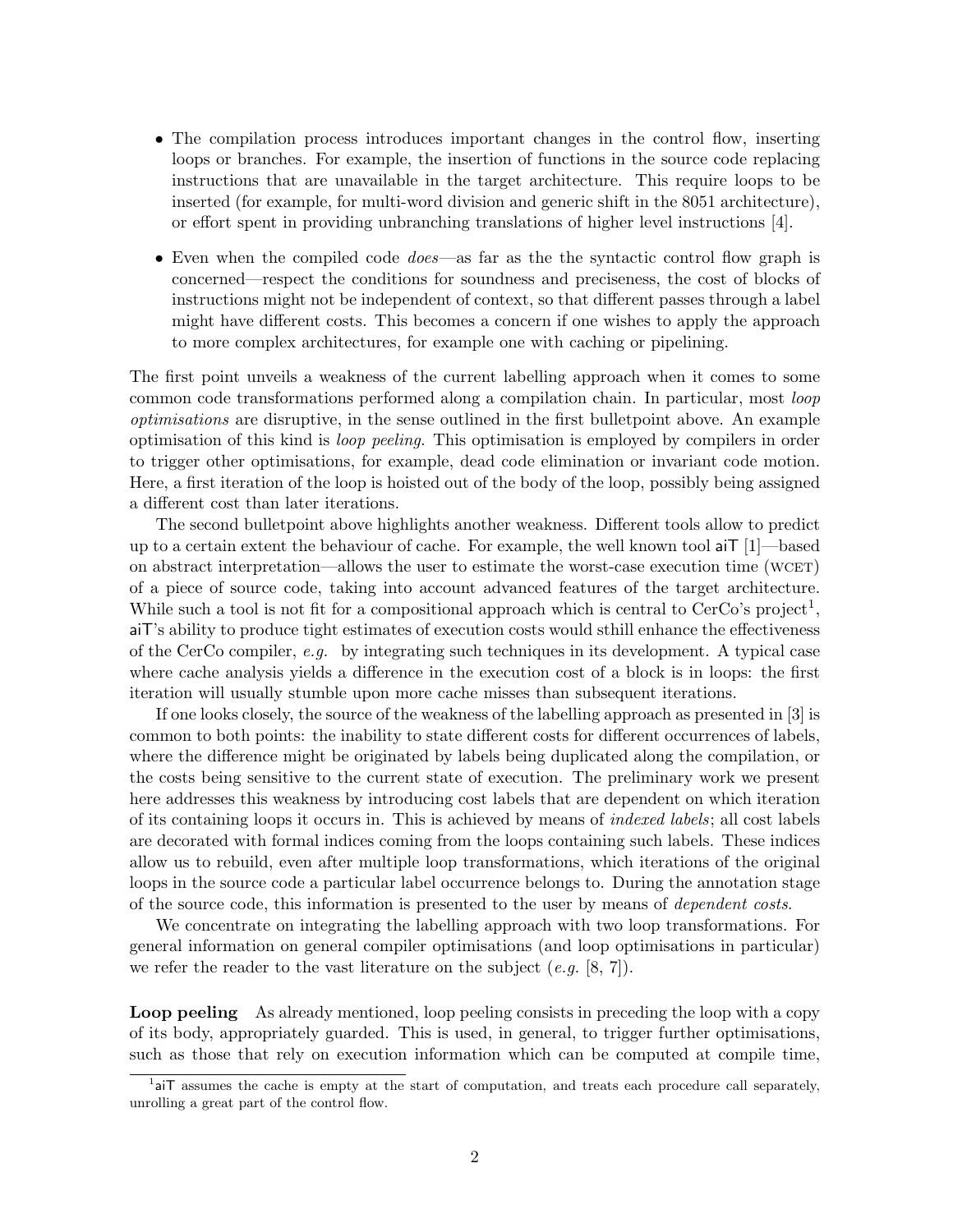but which is erased by further iterations of the loop, or those that use the hoisted code to be more effective at eliminating redundant code. Integrating this transformation in to the labelling approach would also allow the integration of the common case of cache analysis explained above; the analysis of cache hits and misses usually benefits from a form of *virtual* loop peeling [5].

Loop unrolling This optimisation consists of the repetition of several copies of the body of the loop inside the loop itself (inserting appropriate guards, or avoiding them altogether if enough information about the loop's guard is available at compile time). This can limit the number of (conditional or unconditional) jumps executed by the code and trigger further optimisations dealing with pipelining, if appropriate for the architecture.

Whilst we cover only two loop optimisations in this report, we argue that the work presented herein poses a good foundation for extending the labelling approach, in order to cover more and more common optimisations, as well as gaining insight into how to integrate advanced cost estimation techniques, such as cache analysis, into the CerCo compiler. Moreover loop peeling itself has the fortuitous property of enhancing and enabling other optimisations. Experimentation with CerCo's untrusted prototype compiler, which implements constant propagation and partial redundancy elimination [6, 8], show how loop peeling enhances those other optimisations.

Outline We will present our approach on a minimal 'toy' imperative language, Imp with gotos, which we present in Section 2 along with formal definitions of the loop transformations. This language already presents most of the difficulties encountered when dealing with c, so we stick to it for the sake of this presentation. In Section 3 we summarize the labelling approach as presented in [3]. Section 4 presents indexed labels, our proposal for dependent labels which are able to describe precise costs even in the presence of the various loop transformations we consider. Finally Section 5 goes into more detail regarding the implementation of indexed labels in CerCo's untrusted compiler and speculates on further work on the subject.

## 2 Imp with goto

We briefly outline the toy language, Imp with gotos. The language was designed in order to pose problems for the existing labelling approach, and as a testing ground for our new notion of indexed labels.

The syntax and operational semantics of our toy language are presented in 1. Note, we may augment the language further, with break and continue, at no further expense. The precise grammar for expressions is not particularly relevant so we do not give one in full. For the sake of conciseness we also treat boolean and arithmetic expressions together (with the usual c convention of an expression being true iff non-zero). We may omit the else clause of a conditional if it leads to a skip statement.

We will presuppose that all programs are *well-labelled, i.e.* every label labels at most one occurrence of a statement in a program, and every goto points to a label actually present in the program. The find helper function has the task of not only finding the labelled statement in the program, but also building the correct continuation. The continuation built by find replaces the current continuation in the case of a jump.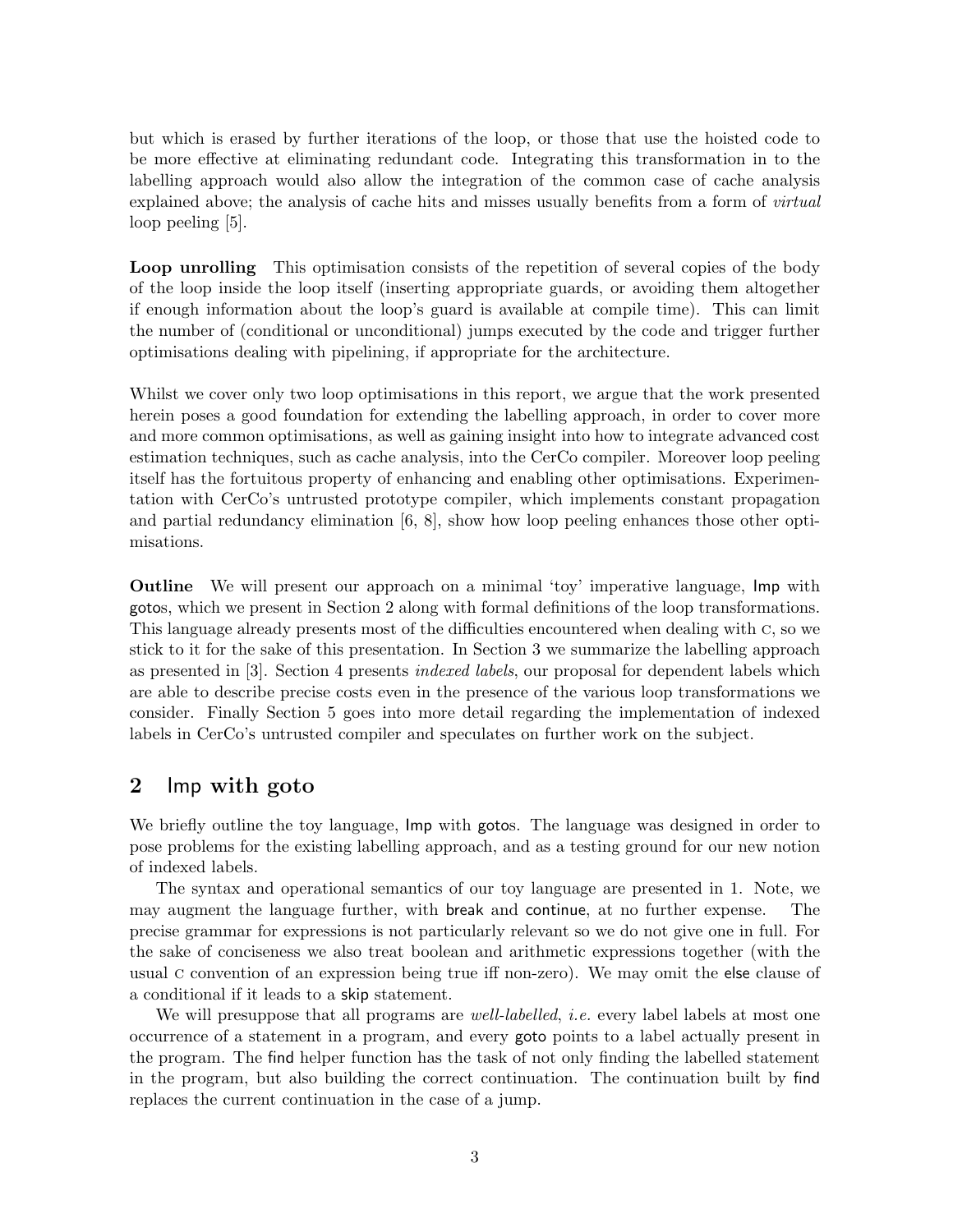Further down the compilation chain We abstract over the rest of the compilation chain. We posit the existence of a suitable notion of 'sequential instructions', wherein each instruction has a single natural successor to which we can add our own, for every language L further down the compilation chain.

#### 2.1 Loop transformations

We call a loop L single-entry in P if there is no goto to P outside of L which jumps into L.<sup>2</sup> Many loop optimisations do not preserve the semantics of multi-entry loops in general, or are otherwise rendered ineffective. Usually compilers implement a single-entry loop detection which avoids the multi-entry ones from being targeted by optimisations [8, 7]. The loop transformations we present are local, i.e. they target a single loop and transform it. Which loops are targeted may be decided by some ad hoc heuristic. However, the precise details of which loops are targetted and how is not important here.

#### Loop peeling

while  $b$  do  $S \mapsto \mathsf{if}~b$  then  $S;$  while  $b$  do  $S[\ell'_i/\ell_i]$ 

where  $\ell'_i$  is a fresh label for any  $\ell_i$  labelling a statement in S. This relabelling is safe for gotos occurring outside the loop because of the single-entry condition. Note that for break and continue statements, those should be replaced with gotos in the peeled body S.

#### Loop unrolling

while  $b$  do  $S \mapsto$  while  $b$  do  $(S; \text{if } b \text{ then } (S[\ell^1_i / \ell_i]; \cdots \text{if } b \text{ then } S[\ell_i^n / \ell_i]) \cdots)$ 

where  $\ell_i^j$ <sup>*i*</sup> are again fresh labels for any  $\ell_i$  labelling a statement in S. This is a wilfully naïve version of loop unrolling, which usually targets less general loops. The problem this transformation poses to CerCo's labelling approach are independent of the sophistication of the actual transformation.

Example 1 In Figure 2 we show a program (a wilfully inefficient computation of of the sum of the first n factorials) and a possible transformation of it, combining loop peeling and loop unrolling.

## 3 Labelling: a quick sketch of the previous approach

Plainly labelled Imp is obtained by adding to the code *cost labels* (with metavariables  $\alpha, \beta, \ldots$ ), and cost-labelled statements:

$$
S,T ::= \cdots | \alpha : S
$$

Cost labels allow us to track some program points along the compilation chain. For further details we refer to [3].

<sup>2</sup>This is a reasonable aproximation: it defines a loop as multi-entry if it has an external but unreachable goto jumping into it.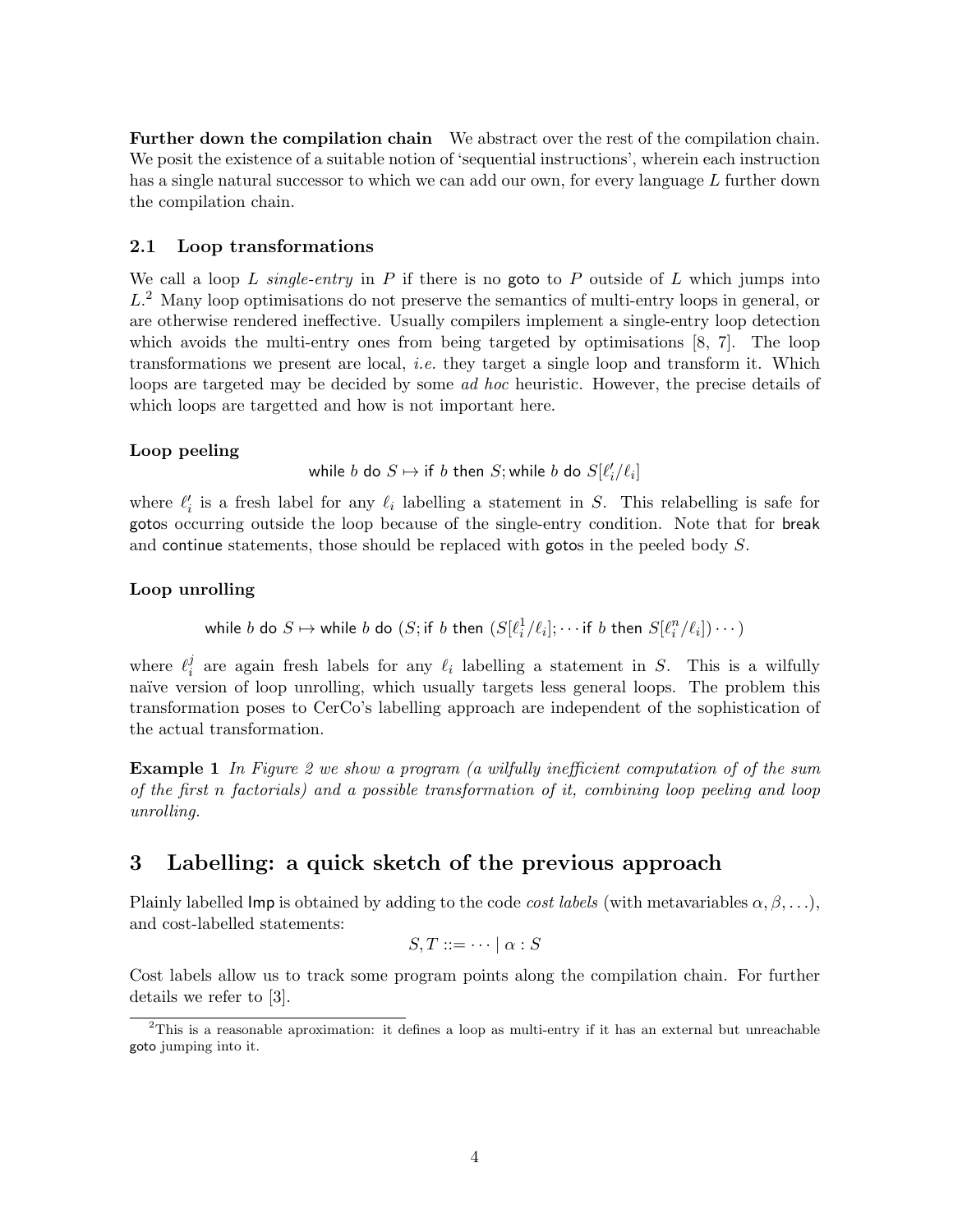With labels the small step semantics turns into a labelled transition system along with a natural notion of trace (i.e. lists of labels) arises. The evaluation of statements is enriched with traces, so that rules follow a pattern similar to the following:

$$
\begin{array}{ll} (\alpha:S,K,s) & \stackrel{\alpha}{\to}_P(S,K,s) \\ (\textrm{skip},S\cdot K,s) \stackrel{\varepsilon}{\to}_P(S,K,s) \\ \textrm{etc.} \end{array}
$$

Here, we identify cost labels  $\alpha$  with singleton traces and we use  $\varepsilon$  for the empty trace. Cost labels are emitted by cost-labelled statements only<sup>3</sup>. We then write  $\stackrel{\lambda}{\rightarrow}^*$  for the transitive closure of the small step semantics which produces by concatenation the trace  $\lambda$ .

**Labelling** Given an Imp program P its labelling  $\alpha : \mathcal{L}(P)$  in  $\ell$  – Imp is defined by putting cost labels after every branching statement, at the start of both branches, and a cost label at the beginning of the program. Also, every labelled statement gets a cost label, which is a conservative approach to ensuring that all loops have labels inside them, as a loop might be done with gotos. The relevant cases are

$$
\mathcal{L}(\text{if } e \text{ then } S \text{ else } T) = \text{if } e \text{ then } \alpha : \mathcal{L}(S) \text{ else } \beta : \mathcal{L}(T)
$$
\n
$$
\mathcal{L}(\text{while } e \text{ do } S) = (\text{while } e \text{ do } \alpha : \mathcal{L}(S)); \beta : \text{skip}
$$
\n
$$
\mathcal{L}(\ell : S) = (\ell : \alpha : \mathcal{L}(S))
$$

where  $\alpha$ ,  $\beta$  are fresh cost labels. In all other cases the definition just passes to substatements.

Labels in the rest of the compilation chain All languages further down the chain get a new sequential statement emit  $\alpha$  whose effect is to be consumed in a labelled transition while keeping the same state. All other instructions guard their operational semantics and do not emit cost labels.

Preservation of semantics throughout the compilation process is restated, in rough terms, as:

starting state of  $P \stackrel{\lambda}{\to}^*$  halting state  $\iff$  starting state of  $\mathcal{C}(P) \stackrel{\lambda}{\to}^*$  halting state

Here  $P$  is a program of a language along the compilation chain, starting and halting states depend on the language, and  $\mathcal C$  is the compilation function<sup>4</sup>.

Instrumentations Let  $\mathcal C$  be the whole compilation from  $\ell$ lmp to the labelled version of some low-level language L. Supposing such compilation has not introduced any new loop or branching, we have that:

- Every loop contains at least a cost label (soundness condition)
- Every branching has different labels for the two branches (preciseness condition).

<sup>&</sup>lt;sup>3</sup>In the general case the evaluation of expressions can emit cost labels too (see 5).

<sup>&</sup>lt;sup>4</sup>The case of divergent computations needs to be addressed too. Also, the requirement can be weakened by demanding some sort weaker form of equivalence of the traces than equality. Both of these issues are beyond the scope of this presentation.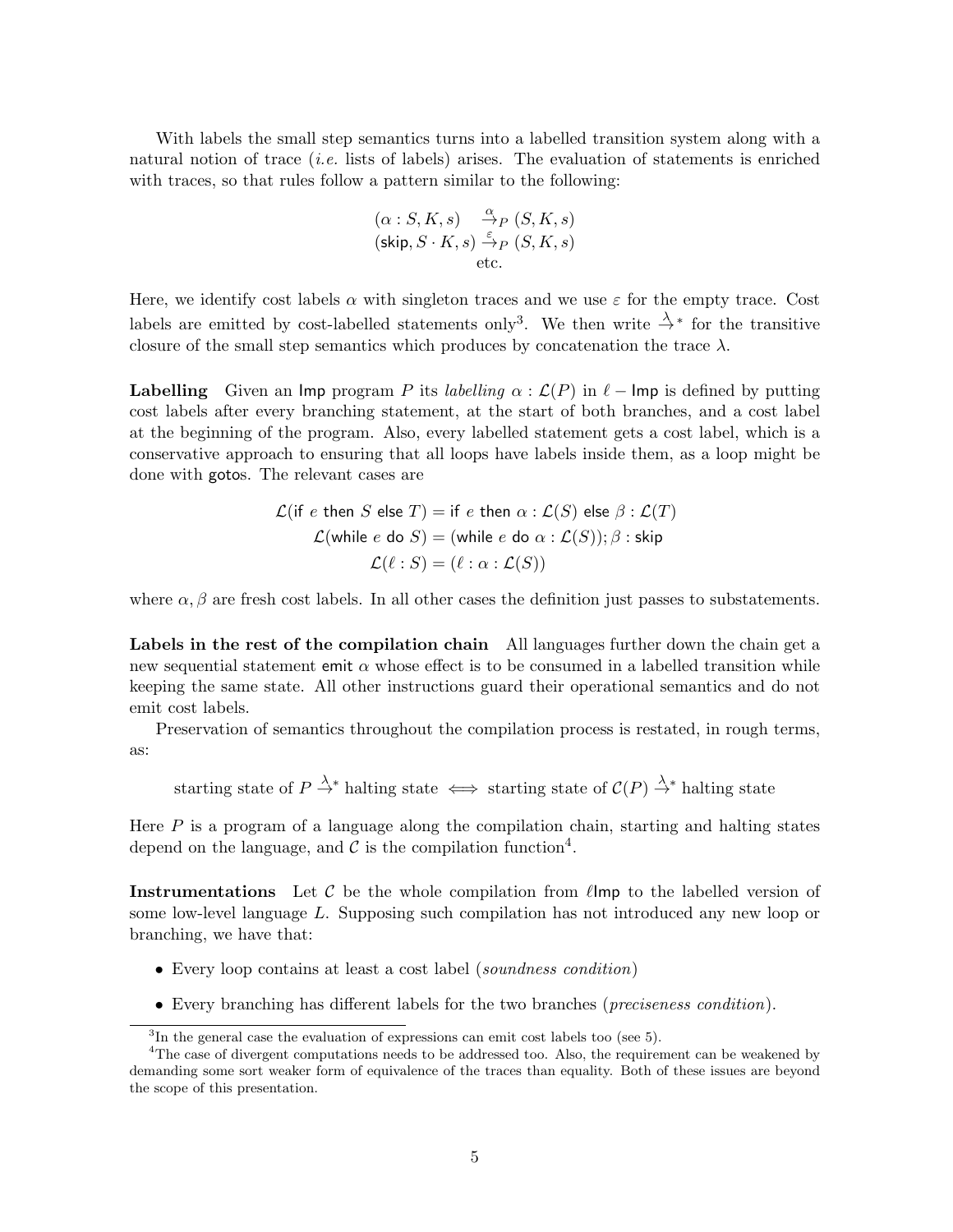With these two conditions, we have that each and every cost label in  $\mathcal{C}(P)$  for any P corresponds to a block of sequential instructions, to which we can assign a constant  $cost^5$  We therefore may assume the existence of a *cost mapping*  $\kappa_P$  from cost labels to natural numbers, assigning to each cost label  $\alpha$  the cost of the block containing the single occurrance of  $\alpha$ .

Given any cost mapping  $\kappa$ , we can enrich a labelled program so that a particular fresh variable (the cost variable c) keeps track of the summation of costs during the execution. We call this procedure instrumentation of the program, and it is defined recursively by:

$$
\mathcal{I}(\alpha : S) = c := c + \kappa(\alpha); \mathcal{I}(S)
$$

In all other cases the definition passes to substatements.

The problem with loop optimisations Let us take loop peeling, and apply it to the labelling of a program without any prior adjustment:

(which we have 
$$
e
$$
 do  $\alpha$  :  $S$ );  $\beta$  : skip  $\mapsto$  (if  $b$  then  $\alpha$  :  $S$ ; while  $b$  do  $\alpha$  :  $S[\ell_i'/\ell_i]$ );  $\beta$  : skip

What happens is that the cost label  $\alpha$  is duplicated with two distinct occurrences. If these two occurrences correspond to different costs in the compiled code, the best the cost mapping can do is to take the maximum of the two, preserving soundness (*i.e.* the cost estimate still bounds the actual one) but losing preciseness *(i.e.* the actual cost could be strictly less than its estimate).

## 4 Indexed labels

This section presents the core of the new approach. In brief points it amounts to the following:

- 4.1. Enrich cost labels with formal indices corresponding, at the beginning of the process, to which iteration of the loop they belong to.
- 4.2. Each time a loop transformation is applied and a cost labels is split in different occurrences, each of these will be reindexed so that every time they are emitted their position in the original loop will be reconstructed.
- 4.3. Along the compilation chain, alongside the emit instruction we add other instructions updating the indices, so that iterations of the original loops can be rebuilt at the operational semantics level.
- 4.4. The machinery computing the cost mapping will still work, but assigning costs to indexed cost labels, rather than to cost labels as we wish. However, *dependent costs* can be calculated, where dependency is on which iteration of the containing loops we are in.

#### 4.1 Indexing the cost labels

**Formal indices and**  $\ell$ Imp Let  $i_0, i_1, \ldots$  be a sequence of distinguished fresh identifiers that will be used as loop indices. A *simple expression* is an affine arithmetical expression in one of these indices, that is  $a * i_k + b$  with  $a, b, k \in \mathbb{N}$ . Simple expressions  $e_1 = a_1 * i_k + b_1$ ,

 $5$ This in fact requires the machine architecture to be 'simple enough', or for some form of execution analysis to take place.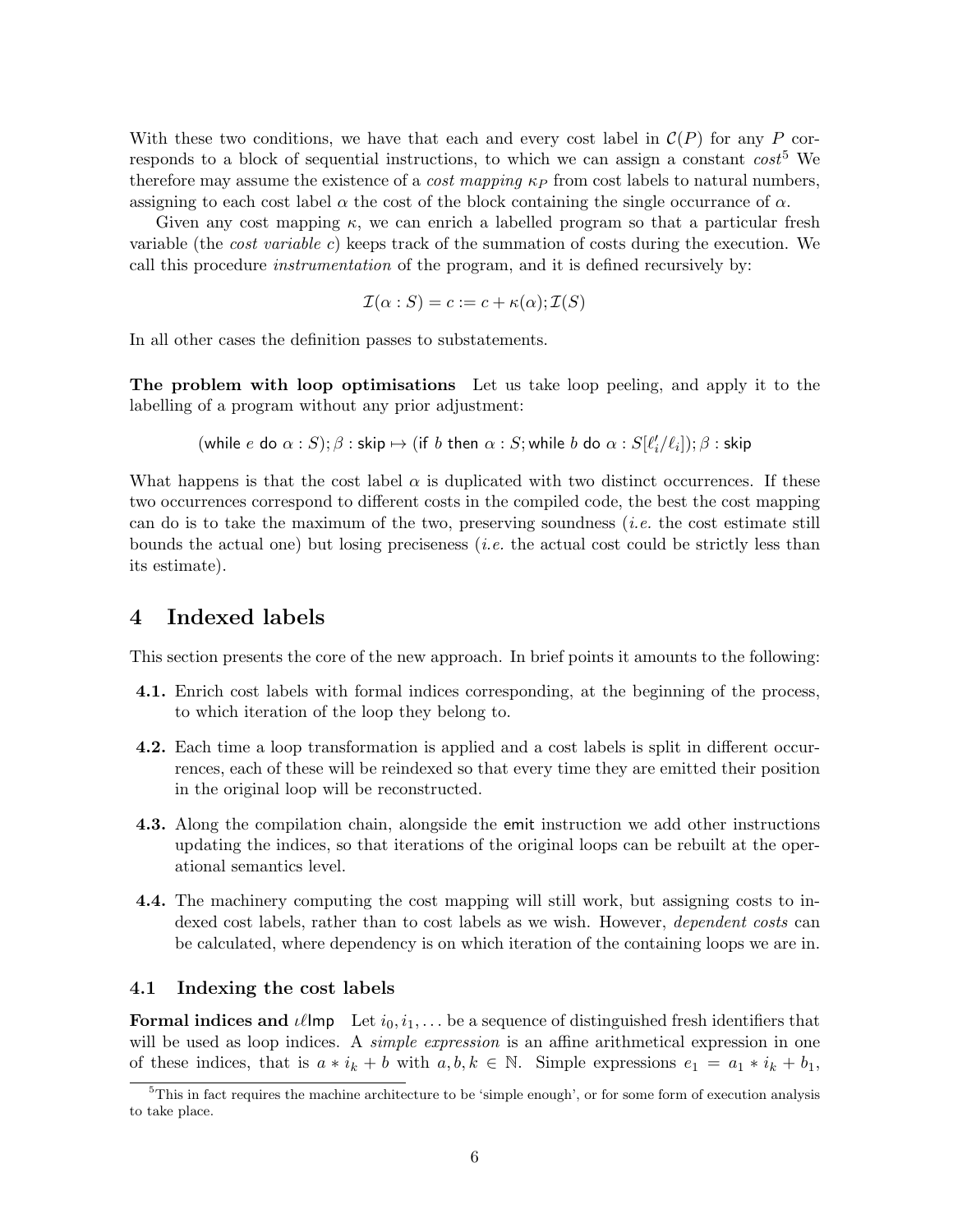$e_2 = a2 \cdot i_k + b_2$  in the same index can be composed, yielding  $e_1 \circ e_2 := (a_1 a_2) \cdot i_k + (a_1 b2 + b_1)$ , and this operation has an identity element in  $id_k := 1 * i_k + 0$ . Constants can be expressed as simple expressions, so that we identify a natural c with  $0 * i_k + c$ .

An *indexing* (with metavariables  $I, J, \ldots$ ) is a list of transformations of successive formal indices dictated by simple expressions, that is a mapping<sup>6</sup>

$$
i_0 \mapsto a_0 * i_0 + b_0, \dots, i_{k-1} \mapsto a_{k-1} * i_{k-1} + b_{k-1}
$$

An indexed cost label (metavariables  $\alpha, \beta, \ldots$ ) is the combination of a cost label  $\alpha$  and an indexing I, written  $\alpha\langle I\rangle$ . The cost label underlying an indexed one is called its *atom*. All plain labels can be considered as indexed ones by taking an empty indexing.

Imp with indexed labels ( $\iota\ell$ Imp) is defined by adding to Imp statements with indexed labels, and by having loops with formal indices attached to them:

$$
S, T, \ldots ::= \cdots i_k : \text{while } e \text{ do } S \mid \alpha : S
$$

Note than unindexed loops still exist in the language: they will correspond to multi-entry loops which are ignored by indexing and optimisations. We will discuss the semantics later.

Indexed labelling Given an Imp program P, in order to index loops and assign indexed labels, we must first distinguish single-entry loops. We sketch how this can be computed in the sequel.

A first pass of the program P can easily compute two maps:  $\log_{P}$  from each label  $\ell$  to the occurrence (*i.e.* the path) of a while loop containing  $\ell$ , or the empty path if none exists; and gotosof<sub>P</sub> from a label  $\ell$  to the occurrences of gotos pointing to it. Then the set multientry<sub>P</sub> of multi-entry loops of P can be computed by

multipmetry<sub>P</sub> := {
$$
p | \exists \ell, q \cdot p = \text{loopof}_P(\ell), q \in \text{gotosof}_P(\ell), q \nleq p
$$
}

Here  $\leq$  is the prefix relation<sup>7</sup>.

Let  $Id_k$  be the indexing of length k made from identity simple expressions, *i.e.* the sequence  $i_0 \mapsto id_0, \ldots, i_{k-1} \mapsto id_{k-1}$ . We define the tiered indexed labelling  $\mathcal{L}_P^{\iota}(S, k)$  in program P for occurrence  $S$  of a statement in  $P$  and a natural  $k$  by recursion, setting:

$$
\mathcal{L}^{\iota}_{P}(S,k) := \left\{ \begin{array}{ll} (i_{k}:\text{while }b \text{ do } \alpha \langle Id_{k+1} \rangle : \mathcal{L}^{\iota}_{P}(T,k+1)); \beta \langle Id_{k} \rangle : \text{skip} \\ \text{if } S = \text{while } b \text{ do } T \text{ and } S \notin \text{multientry}_{P}, \\ (\text{while } b \text{ do } \alpha \langle Id_{k} \rangle : \mathcal{L}^{\iota}_{P}(T,k)); \beta \langle Id_{k} \rangle : \text{skip} \\ \text{otherwise, if } S = \text{while } b \text{ do } T, \\ \text{if } b \text{ then } \alpha \langle Id_{k} \rangle : \mathcal{L}^{\iota}_{P}(T_{1},k) \text{ else } \beta \langle Id_{k} \rangle : \mathcal{L}^{\iota}_{P}(T_{2},k) \\ \text{if } S = \text{if } b \text{ then } T_{1} \text{ else } T_{2}, \\ \ell : \alpha \langle Id_{k} \rangle : \mathcal{L}^{\iota}_{P}(T,k) \qquad \text{if } S = \ell : T, \\ \dots \end{array} \right.
$$

<sup>&</sup>lt;sup>6</sup>Here we restrict each mapping to be a simple expression *on the same index*. This might not be the case if more loop optimisations are accounted for (for example, interchanging two nested loops).

<sup>7</sup>Possible simplifications to this procedure include keeping track of just the while loops containing labels and gotos (rather than paths in the syntactic tree of the program), and making two passes while avoiding building the map to sets gotosof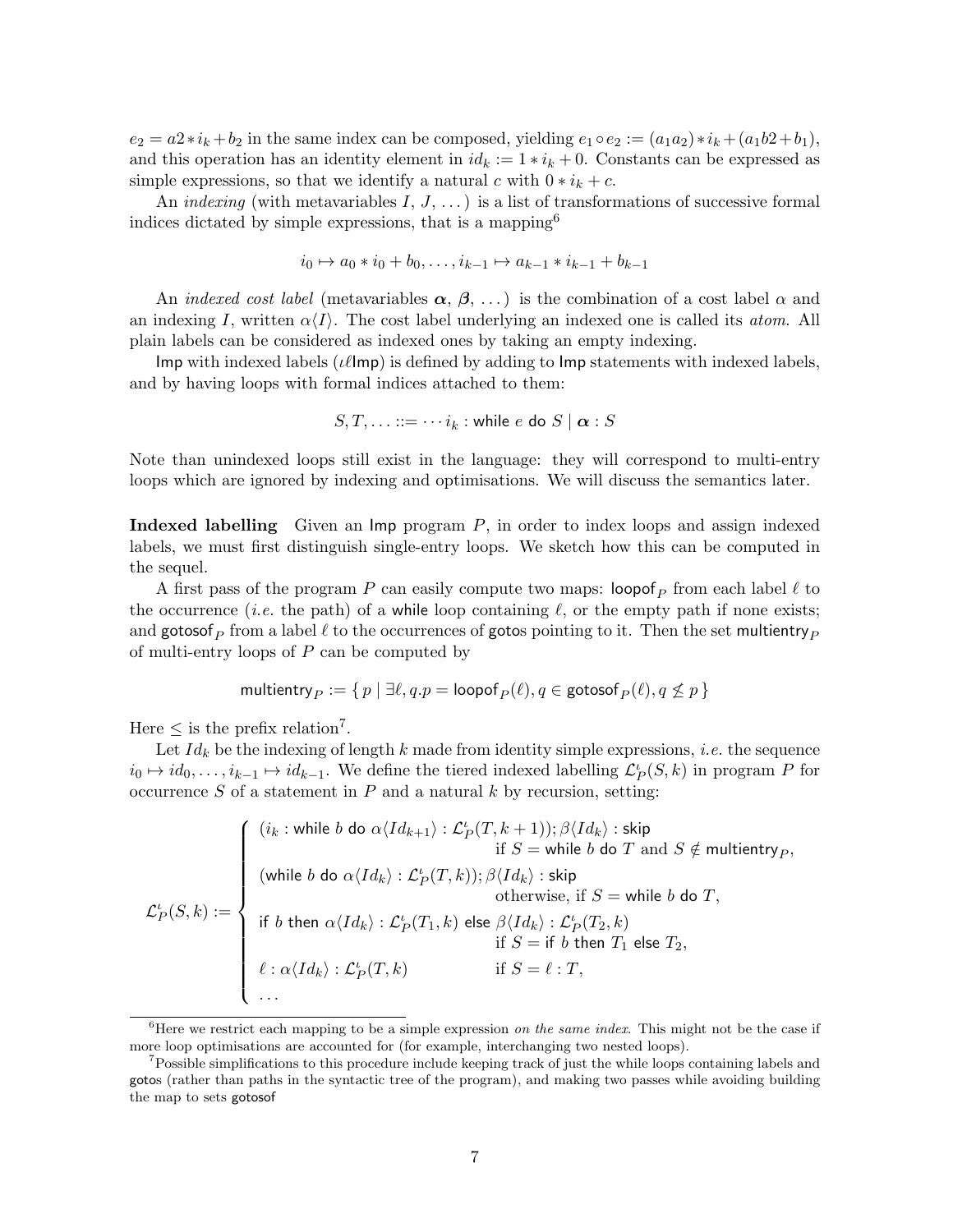Here, as usual,  $\alpha$  and  $\beta$  are fresh cost labels, and other cases just keep making the recursive calls on the substatements. The *indexed labelling* of a program P is then defined as  $\alpha \langle \rangle : \mathcal{L}_P^{\iota}(P, 0),$ i.e. a further fresh unindexed cost label is added at the start, and we start from level 0.

In plainer words: each single-entry loop is indexed by  $i_k$  where k is the number of other single-entry loops containing this one, and all cost labels under the scope of a single-entry loop indexed by  $i_k$  are indexed by all indices  $i_0, \ldots, i_k$ , without any transformation.

#### 4.2 Indexed labels and loop transformations

We define the *reindexing*  $I \circ (i_k \mapsto a * i_k + b)$  as an operator on indexings by setting:

$$
(i_0 \mapsto e_0, \dots, i_k \mapsto e_k, \dots, i_n \mapsto e_n) \circ (i_k \mapsto a * i_k + b) :=
$$
  

$$
i_0 \mapsto e_0, \dots, i_k \mapsto e_k \circ (a * i_k + b), \dots, i_n \mapsto e_n,
$$

We further extend to indexed labels (by  $\alpha \langle I \rangle \circ (i_k \mapsto e) := \alpha \langle I \circ (i_k \mapsto e) \rangle$ ) and also to statements in  $\ell \mathsf{Imp}$  (by applying the above transformation to all indexed labels).

We can then redefine loop peeling and loop unrolling, taking into account indexed labels. It will only be possible to apply the transformation to indexed loops, that is loops that are single-entry. The attentive reader will notice that no assumptions are made on the labelling of the statements that are involved. In particular the transformation can be repeated and composed at will. Also, note that after erasing all labelling information  $(i.e.$  indexed cost labels and loop indices) we recover exactly the same transformations presented in 2.

#### Indexed loop peeling

$$
i_k : \text{while } b \text{ do } S \mapsto \text{if } b \text{ then } S \circ (i_k \mapsto 0); i_k : \text{while } b \text{ do } S[\ell'_i/\ell_i] \circ (i_k \mapsto i_k + 1)
$$

As can be expected, the peeled iteration of the loop gets reindexed, always being the first iteration of the loop, while the iterations of the remaining loop are shifted by 1. Notice that this transformation can lower the actual depth of some loops, however their index is left untouched.

#### Indexed loop unrolling

$$
i_k : \text{while } b \text{ do } S
$$
  
\n
$$
\downarrow
$$
  
\n
$$
i_k : \text{while } b \text{ do}
$$
  
\n
$$
(S \circ (i_k \mapsto n * i_k);
$$
  
\nif  $b$  then  
\n
$$
(S[\ell_i^1 / \ell_i] \circ (i_k \mapsto n * i_k + 1);
$$
  
\n
$$
\vdots
$$
  
\nif  $b$  then  
\n
$$
S[\ell_i^n / \ell_i] \circ (i_k \mapsto n * i_k + n - 1)) \cdots)
$$

Again, the reindexing is as expected: each copy of the unrolled body has its indices remapped so that when they are executed, the original iteration of the loop to which they correspond can be recovered.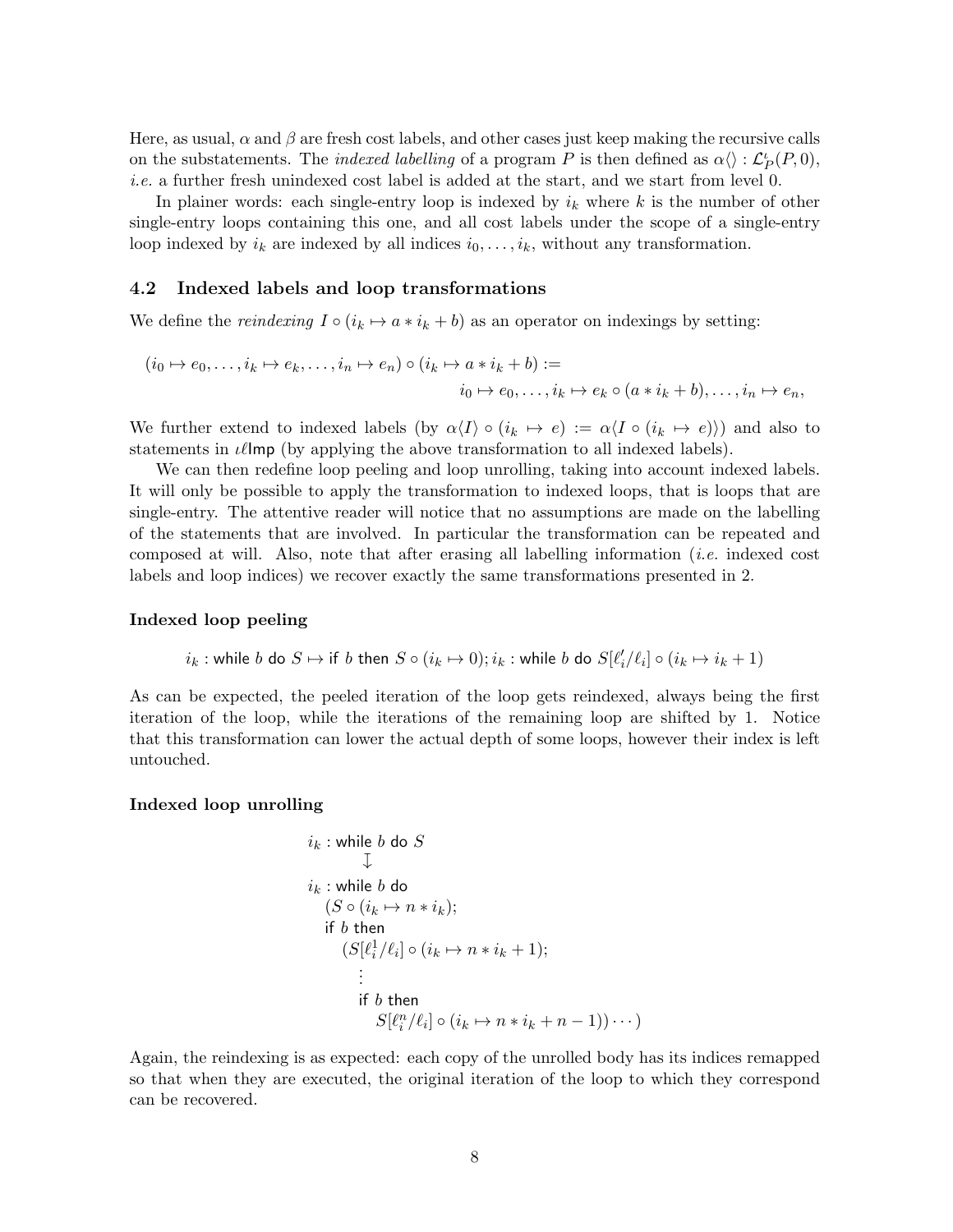#### 4.3 Semantics and compilation of indexed labels

In order to make sense of loop indices, one must keep track of their values in the state. A constant indexing (metavariables  $C, \ldots$ ) is an indexing which employs only constant simple expressions. The evaluation of an indexing I in a constant indexing C, noted  $I|_C$ , is defined by:

$$
I \circ (i_0 \mapsto c_0, \dots, i_{k-1} \mapsto c_{k-1}) := \boldsymbol{\alpha} \circ (i_0 \mapsto c_0) \circ \dots \circ (i_{k-1} \mapsto c_{k-1})
$$

Here, we are using the definition of  $-\circ -$  given in 4.1. We consider the above defined only if the the resulting indexing is a constant one too<sup>8</sup>. The definition is extended to indexed labels by  $\alpha \langle I \rangle|_C := \alpha \langle I|_C \rangle$ .

Constant indexings will be used to keep track of the exact iterations of the original code that the emitted labels belong to. We thus define two basic actions to update constant indexings:  $C[i_k \uparrow]$  increments the value of  $i_k$  by one, and  $C[i_k \downarrow 0]$  resets it to 0.

We are ready to update the definition of the operational semantics of indexed labelled Imp. The emitted cost labels will now be ones indexed by constant indexings. We add a special indexed loop construct for continuations that keeps track of active indexed loop indices:

$$
K, \ldots ::= \cdots | i_k : \text{while } b \text{ do } S \text{ then } K
$$

The difference between the regular stack concatenation  $i_k$ : while b do  $S \cdot K$  and the new constructor is that the latter indicates the loop is the active one in which we already are, while the former is a loop that still needs to be started<sup>9</sup>. The find function is updated accordingly with the case

find
$$
(\ell, i_k :
$$
while *b* do  $S, K) :=$ find $(\ell, S, i_k :$ while *b* do *S* then *K*)

The state will now be a 4-tuple  $(S, K, s, C)$  which adds a constant indexing to the triple of the regular semantics. The small-step rules for all statements remain the same, without touching the C parameter (in particular unindexed loops behave the same as usual), apart from the ones regarding cost-labels and indexed loops. The remaining cases are:

$$
(\alpha : S, K, s, C) \xrightarrow{\alpha|_{C}} [S, K, s, C)
$$
  
\n
$$
(i_{k} : \text{while } b \text{ do } S, K, C) \xrightarrow{\varepsilon} P \begin{cases} (S, i_{k} : \text{while } b \text{ do } S \text{ then } K, s, C[i_{k} \downarrow 0]) \\ \text{if } (b, s) \Downarrow v \neq 0, \\ (\text{skip, } K, s, C) \end{cases}
$$
  
\n
$$
(kip, i_{k} : \text{while } b \text{ do } S \text{ then } K, C) \xrightarrow{\varepsilon} P \begin{cases} (S, i_{k} : \text{while } b \text{ do } S \text{ then } K, s, C[i_{k} \uparrow]) \\ \text{if } (b, s) \Downarrow v \neq 0, \\ (\text{skip, } K, s, C) \end{cases}
$$
  
\n
$$
(kip, i_{k} : \text{while } b \text{ do } S \text{ then } K, C) \xrightarrow{\varepsilon} P \begin{cases} (S, i_{k} : \text{while } b \text{ do } S \text{ then } K, s, C[i_{k} \uparrow]) \\ \text{if } (b, s) \Downarrow v \neq 0, \\ (\text{skip, } K, s, C) \end{cases}
$$

Some explanations are in order:

- Emitting a label always instantiates it with the current indexing.
- Hitting an indexed loop the first time initializes the corresponding index to 0; continuing the same loop increments the index as expected.

<sup>&</sup>lt;sup>8</sup>For example  $(i_0 \mapsto 2 * i_0, i_1 \mapsto i_1 + 1)|_{i_0 \mapsto 2}$  is undefined, but  $(i_0 \mapsto 2 * i_0, i_1 \mapsto 0)|_{i_0 \mapsto 2} = i_0 \mapsto 4, i_1 \mapsto 2$ , is indeed a constant indexing, even if the domain of the original indexing is not covered by the constant one.

<sup>&</sup>lt;sup>9</sup>In the presence of continue and break statements active loops need to be kept track of in any case.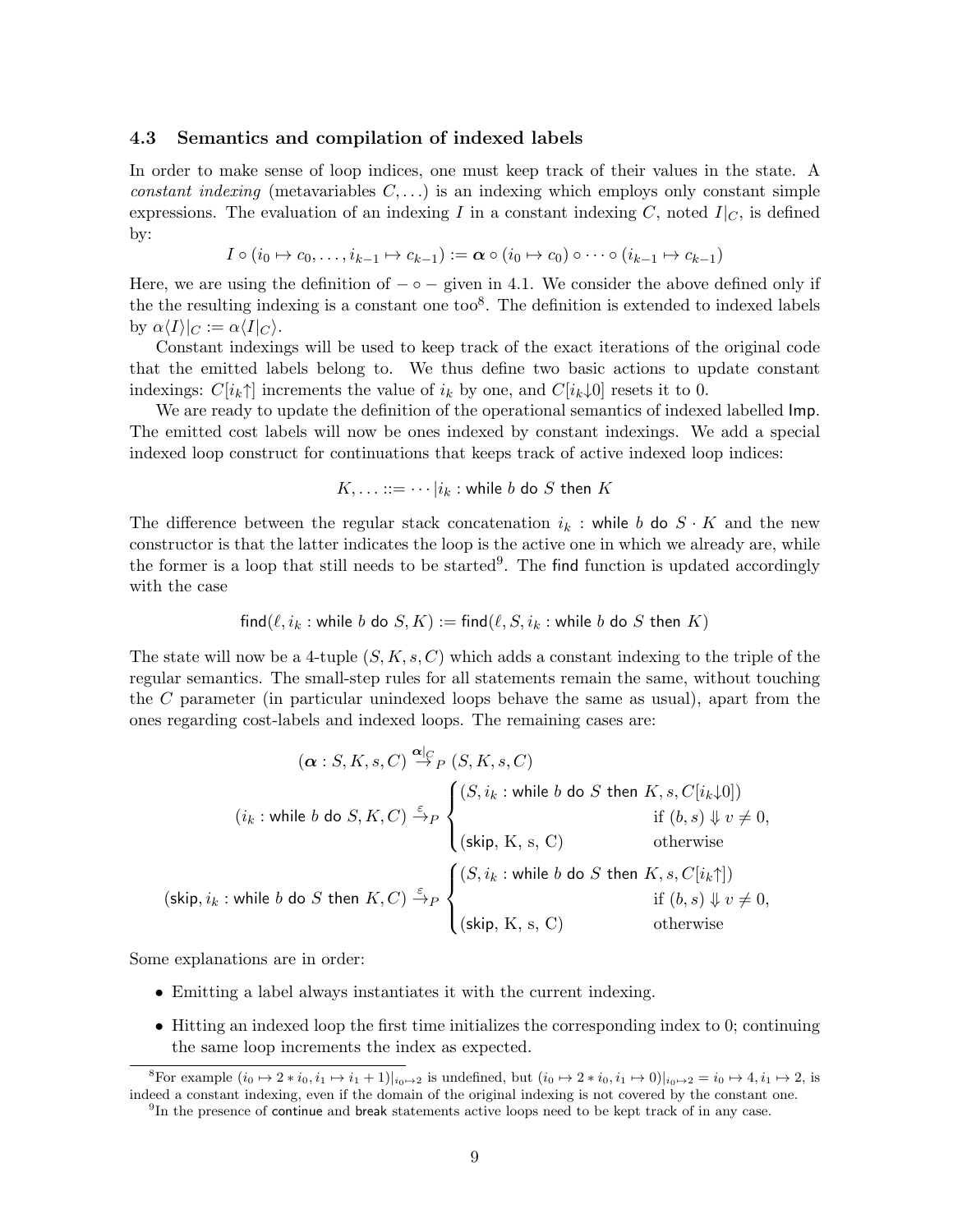- The find function ignores the current indexing: this is correct under the assumption that all indexed loops are single entry, so that when we land inside an indexed loop with a goto, we are sure that its current index is right.
- The starting state with store s for a program P is  $(P, \text{halt}, s, (i_0 \mapsto 0, \ldots, i_{n-1} \mapsto 0)$ where  $i_0, \ldots, i_{n-1}$  cover all loop indices of  $P^{10}$ .

Compilation Further down the compilation chain the loop structure is usually partially or completely lost. We cannot rely on it anymore to keep track of the original source code iterations. We therefore add, alongside the emit instruction, two other sequential instructions ind, eset k and indinc k whose sole effect is to reset to 0 (resp. increment by 1) the loop index  $i_k$ , as kept track of in a constant indexing accompanying the state.

The first step of compilation from  $\iota\ell$ Imp consists of prefixing the translation of an indexed loop  $i_k$ : while b do S with ind<sub>r</sub>eset k and postfixing the translation of its body S with ind<sub>i</sub>nc k. Later in the compilation chain we must propagate the instructions dealing with cost labels.

We would like to stress the fact that this machinery is only needed to give a suitable semantics of observables on which preservation proofs can be done. By no means are the added instructions and the constant indexing in the state meant to change the actual (let us say denotational) semantics of the programs. In this regard the two new instruction have a similar role as the emit one. A forgetful mapping of everything (syntax, states, operational semantics rules) can be defined erasing all occurrences of cost labels and loop indices, and the result will always be a regular version of the language considered.

Stating the preservation of semantics In fact, the statement of preservation of semantics does not change at all, if not for considering traces of evaluated indexed cost labels rather than traces of plain ones.

#### 4.4 Dependent costs in the source code

The task of producing dependent costs from constant costs induced by indexed labels is quite technical. Before presenting it here, we would like to point out that the annotations produced by the procedure described in this Subsection, even if correct, can be enormous and unreadable. In Section 5, where we detail the actual implementation, we will also sketch how we mitigated this problem.

Having the result of compiling the indexed labelling  $\mathcal{L}^{\iota}(P)$  of an Imp program P, we may still suppose that a cost mapping can be computed, but from indexed labels to naturals. We want to annotate the source code, so we need a way to express and compute the costs of cost labels, i.e. group the costs of indexed labels to ones of their atoms. In order to do so we introduce dependent costs. Let us suppose that for the sole purpose of annotation, we have available in the language ternary expressions of the form

$$
e ? f_1 : f_2,
$$

and that we have access to common operators on integers such as equality, order and modulus.

 $10$ For a program which is the indexed labelling of an Imp one this corresponds to the maximum nesting of single-entry loops. We can also avoid computing this value in advance if we define  $C[i\downarrow 0]$  to extend C's domain as needed, so that the starting constant indexing can be the empty one.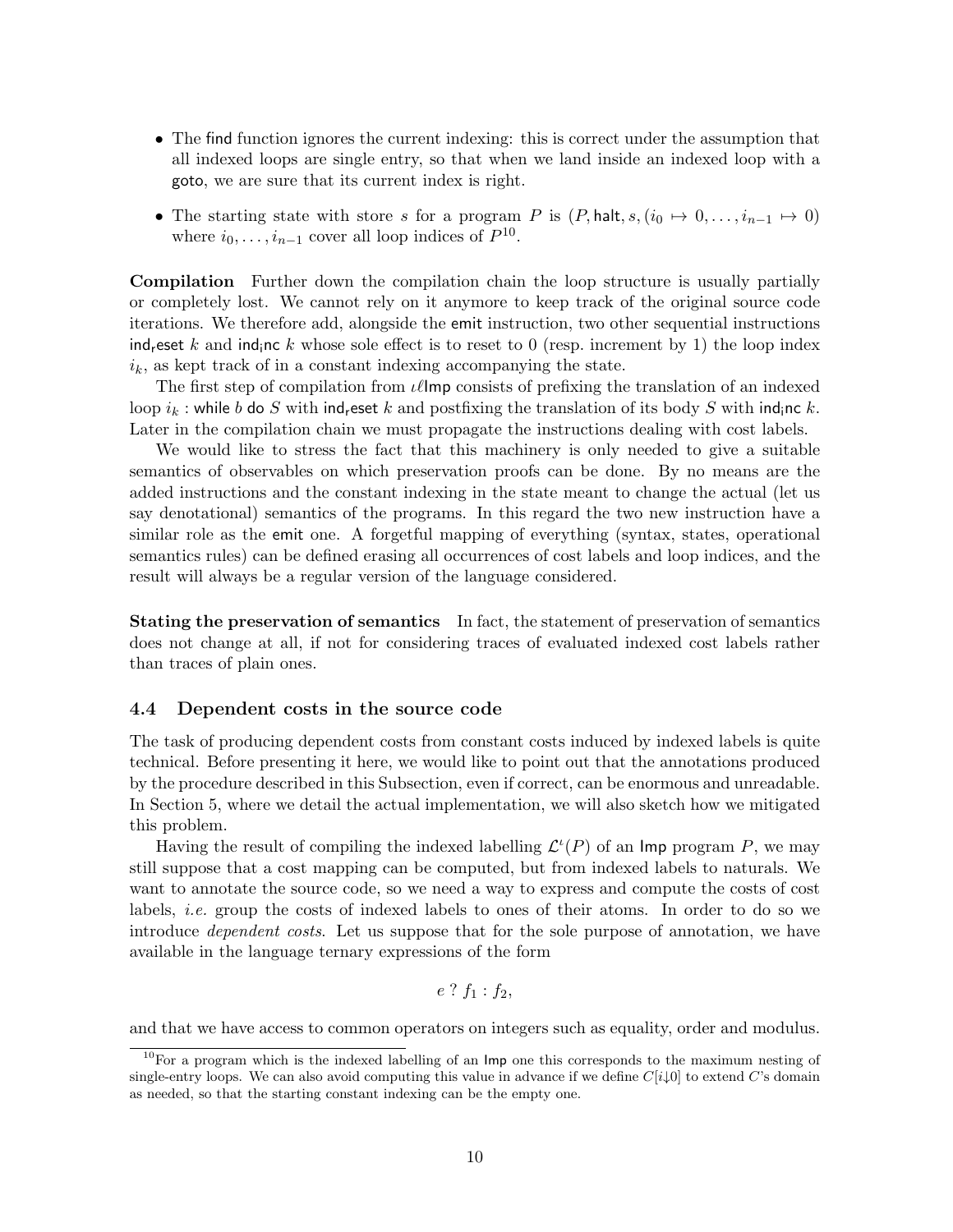**Simple conditions** First, we need to shift from *transformations* of loop indices to *conditions* on them. We identify a set of conditions on natural numbers which are able to express the image of any composition of simple expressions. Simple conditions are of three possible forms:

- Equality  $i_k = n$  for some natural n.
- Inequality  $i_k \geq n$  for some natural *n*.
- Modular equality together with inequality  $i_k \mod a = b \land i_k \geq n$  for naturals  $a, b, n$ .

The 'always true' simple condition is given by  $i_k \geq 0$ . We write  $i_k \mod a = b$  as a simple condition for  $i_k \mod a = b \land i_k \geq 0$ .

Given a simple condition  $p$  and a constant indexing  $C$  we can easily define when  $p$  holds for C (written  $p \circ C$ ). A dependent cost expression is an expression built solely out of integer constants and ternary expressions with simple conditions at their head. Given a dependent  $\cos t$  expression  $e$  where all of the loop indices appearing in it are in the domain of a constant indexing C, we can define the value  $e \circ C \in \mathbb{N}$  by:

$$
n \circ C := n, \qquad (p \mathrel{?} e : f) \circ C := \begin{cases} e \circ C & \text{if } p \circ C, \\ f \circ C & \text{otherwise.} \end{cases}
$$

From indexed costs to dependent ones Every simple expression  $e$  corresponds to a simple condition  $p(e)$  which expresses the set of values that e can take. Following is the definition of such a relation. We recall that in this development, loop indices are always mapped to simple expressions over the same index. If it was not the case, the condition obtained from an expression should be on the mapped index, not the indeterminate of the simple expression. We leave all generalisations of what we present here for further work:

$$
p(a * i_k + b) := \begin{cases} i_k = b & \text{if } a = 0, \\ i_k \ge b & \text{if } a = 1, \\ i_k \bmod a = b' \land i_k \ge b & \text{otherwise, where } b' = b \bmod a. \end{cases}
$$

Now, suppose we are given a mapping  $\kappa$  from indexed labels to natural numbers. We will transform it in a mapping (identified, via abuse of notation, with the same symbol  $\kappa$ ) from atoms to Imp expressions built with ternary expressions which depend solely on loop indices. To that end we define an auxiliary function  $\kappa_L^{\alpha}$ , parameterized by atoms and words of simple expressions, and defined on *sets* of *n*-uples of simple expressions (with *n* constant across each such set, *i.e.* each set is made of words all with the same length).

We will employ a bijection between words of simple expressions and indexings, given by:<sup>11</sup>

$$
i_0 \mapsto e_0, \dots, i_{k-1} \mapsto e_{k-1} \cong e_0 \cdots e_{k-1}.
$$

As usual,  $\varepsilon$  denotes the empty word/indexing, and juxtaposition is used to denote word concatenation.

For every set s of n-uples of simple expressions, we are in one of the following three exclusive cases:

 $11$ Lists of simple expressions are in fact how indexings are -represented in CerCo's current implementation of the compiler.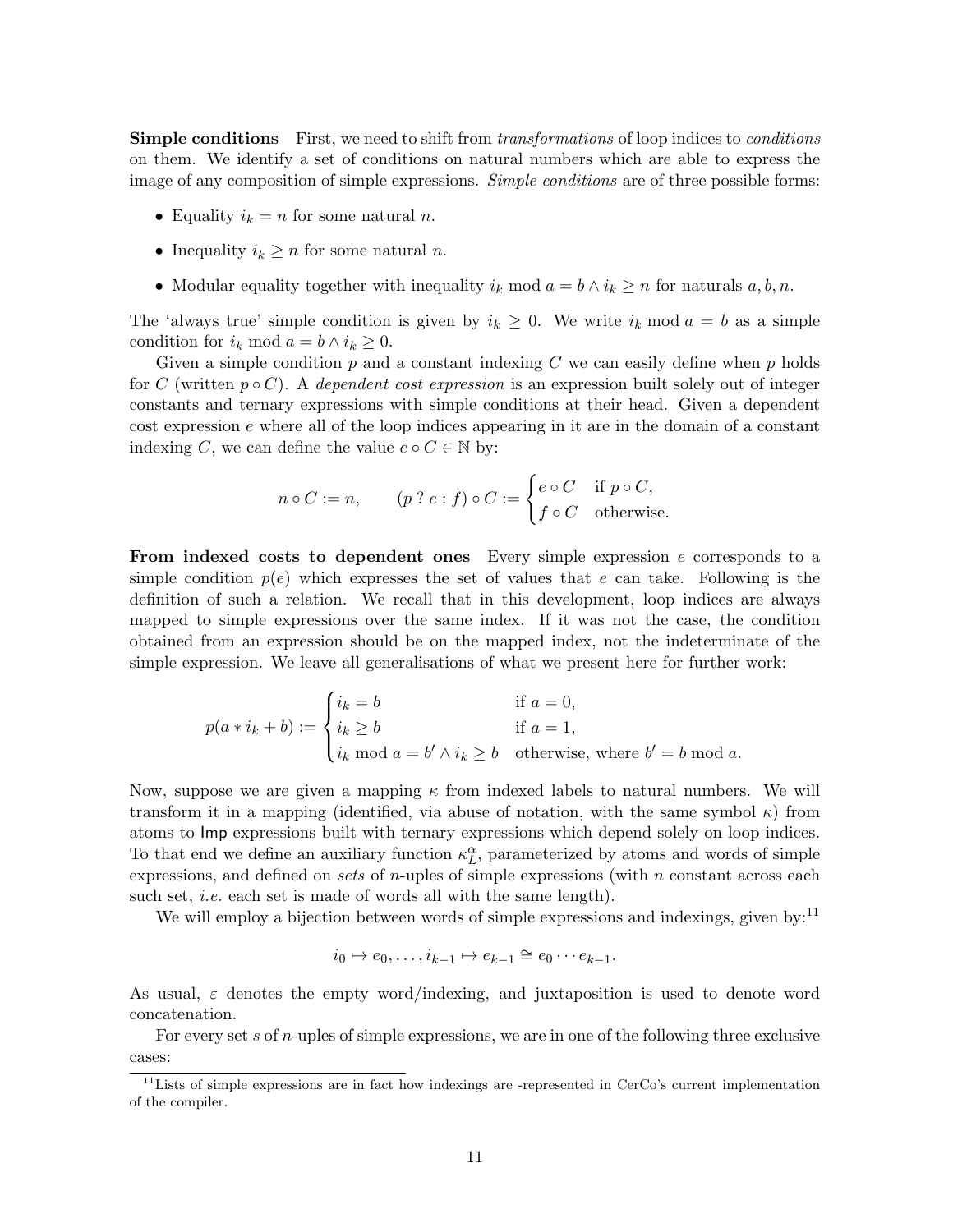- $S = \emptyset$ .
- $S = \{\varepsilon\}.$
- There is a simple expression e such that S can be decomposed in  $eS' + S''$ , with  $S' \neq \emptyset$ and none of the words in  $S''$  starting with e.

Here  $eS'$  denotes prepending e to all elements of S' and  $+$  is disjoint union. This classification can serve as the basis of a definition by recursion on  $n + \sharp S$  where n is the size of tuples in S and  $\sharp S$  is its cardinality. Indeed in the third case in  $S'$  the size of tuples decreases strictly (and cardinality does not increase) while for  $S''$  the size of tuples remains the same but cardinality strictly decreases. The expression  $e$  of the third case will be chosen as minimal for some total  $\text{order}^{12}$ .

Following is the definition of the auxiliary function  $\kappa_L^{\alpha}$ , which follows the recursion scheme presented above:

$$
\kappa_L^{\alpha}(\emptyset) := 0
$$
  
\n
$$
\kappa_L^{\alpha}(\{\varepsilon\}) := \kappa(\alpha \langle L \rangle)
$$
  
\n
$$
\kappa_L^{\alpha}(eS' + S'') := p(e) ? \kappa_{Le}^{\alpha}(S') : \kappa_L^{\alpha}(S'')
$$

Finally, the wanted dependent cost mapping is defined by

 $\kappa(\alpha) := \kappa_{\varepsilon}^{\alpha}(\{ L \mid \alpha \langle L \rangle \text{ appears in the compiled code }\})$ 

Indexed instrumentation The *indexed instrumentation* generalises the instrumentation presented in 3. We described above how cost atoms can be mapped to dependent costs. The instrumentation must also insert code dealing with the loop indices. As instrumentation is done on the code produced by the labelling phase, all cost labels are indexed by identity indexings. The relevant cases of the recursive definition (supposing  $c$  is the cost variable) are then:

$$
\mathcal{I}^{t}(\alpha \langle Id_{k} \rangle : S) = c := c + \kappa(\alpha); \mathcal{I}^{t}(S)
$$
  

$$
\mathcal{I}^{t}(i_{k} : \text{while } b \text{ do } S) = i_{k} := 0; \text{while } b \text{ do } (\mathcal{I}^{t}(S); i_{k} := i_{k} + 1)
$$

#### 4.5 A detailed example

Take the program in Figure 2. Its initial labelling will be:

$$
\alpha \langle \rangle : s := 0;
$$
  
\n $i := 0;$   
\n $i_0 : \text{while } i < n \text{ do}$   
\n
$$
\beta \langle i_0 \rangle : p := 1;
$$
  
\n $j := 1;$   
\n $i_1 : \text{while } j \leq i \text{ do}$   
\n
$$
\gamma \langle i_0, i_1 \rangle : p := j * p
$$
  
\n $j := j + 1;$   
\n
$$
\delta \langle i_0 \rangle : s := s + p;
$$
  
\n $i := i + 1;$   
\n $\epsilon \langle \rangle : \text{skip}$ 

 $12$ The specific order used does not change the correctness of the procedure, but different orders can give more or less readable results. A "good" order is the lexicographic one, with  $a * i_k + b \le a' * i_k + b'$  if  $a < a'$  or  $a = a'$ and  $b \leq b'$ .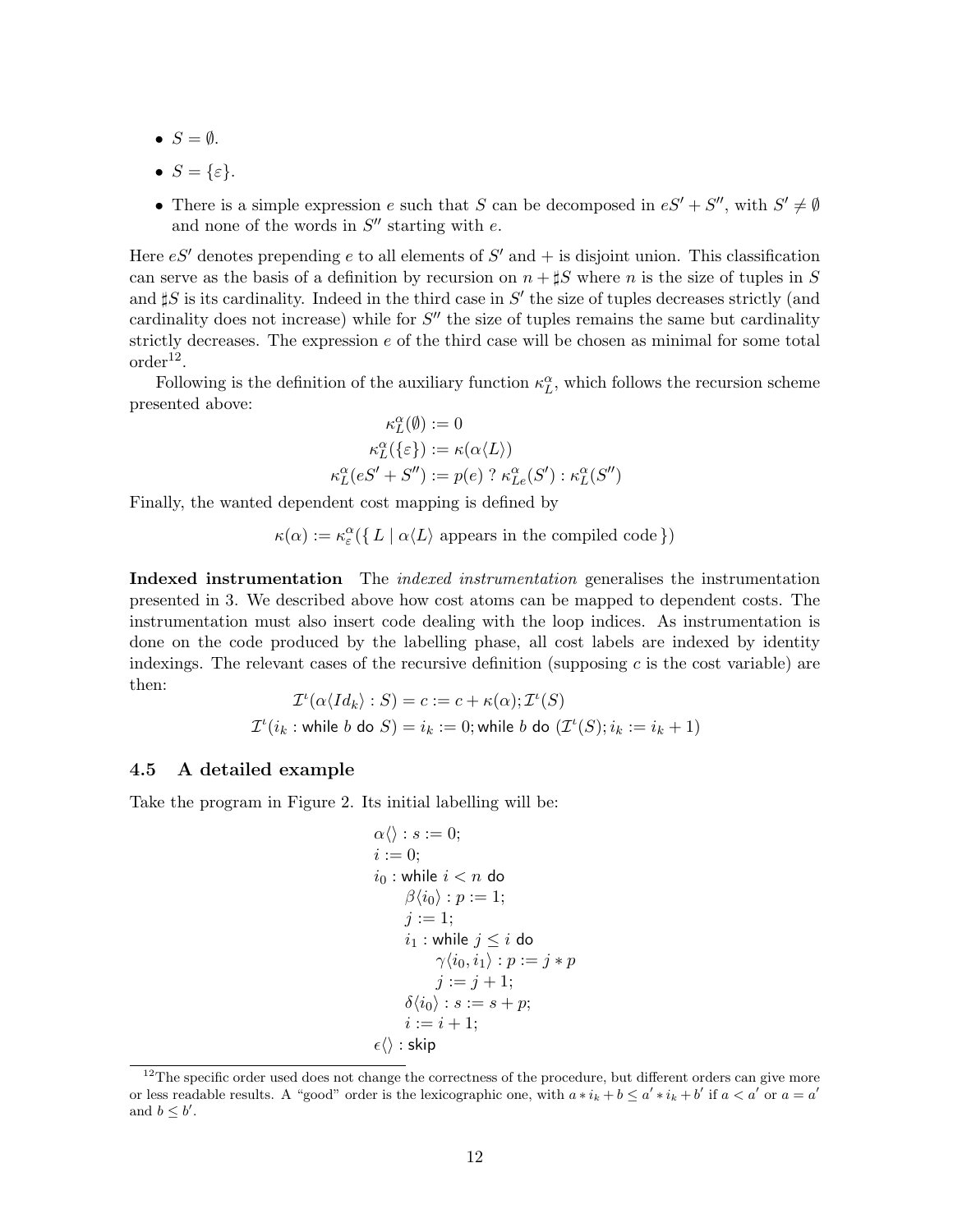(a single skip after the  $\delta$  label has been suppressed, and we are using the identification between indexings and tuples of simple expressions explained in subsection 4.4). Supposing for example,  $n = 3$  the trace of the program will be

$$
\alpha \langle \rangle \beta \langle 0 \rangle \delta \langle 0 \rangle \beta \langle 1 \rangle \gamma \langle 1, 0 \rangle \delta \langle 1 \rangle \beta \langle 2 \rangle \gamma \langle 2, 0 \rangle \gamma \langle 2, 1 \rangle \delta \langle 2 \rangle \epsilon \langle \rangle
$$

Now let as apply the transformations of Figure 2 with the additional information detailed in subsection 4.2. The result is shown in Figure 3. One can check that the transformed code leaves the same trace when executed.

Now let us compute the dependent cost of  $\gamma$ , supposing no other loop transformations are done. Ordering its indexings we have the following list:

 $\sim$ 

$$
0, i1\n2 * i0 + 1, 0\n2 * i0 + 1, 1\n2 * i0 + 1, 2 * i1 + 2\n2 * i0 + 1, 2 * i1 + 3\n2 * i0 + 2, 2 * i1\n2 * i0 + 2, 2 * i1 + 1
$$
\n(1)

The resulting dependent cost will then be

κ ι (γ) = (i<sup>0</sup> = 0) ? (i<sup>1</sup> ≥ 0) ? a : 0 : (i<sup>0</sup> mod 2 = 1 ∧ i<sup>0</sup> ≥ 1) ? (i<sup>1</sup> = 0) ? b : (i<sup>1</sup> = 1) ? c : (i<sup>1</sup> mod 2 = 0 ∧ i<sup>1</sup> ≥ 2) ? d : (i<sup>1</sup> mod 2 = 1 ∧ i<sup>1</sup> ≥ 3) ? e : 0 : (i<sup>0</sup> mod 2 = 0 ∧ i<sup>0</sup> ≥ 2) ? (i<sup>1</sup> mod 2 = 0 ∧ i<sup>1</sup> ≥ 0) ? f : (i<sup>1</sup> mod 2 = 1 ∧ i<sup>1</sup> ≥ 1) ? g : 0 : 0 (2)

We will see later on page 15 how such an expression can be simplified.

## 5 Notes on the implementation and further work

Implementing the indexed label approach in CerCo's untrusted Ocaml prototype does not introduce many new challenges beyond what has already been presented for the toy language, Imp with gotos. Clight, the C fragment source language of CerCo's compilation chain [3], has several more fetaures, but few demand changes in the indexed labelled approach.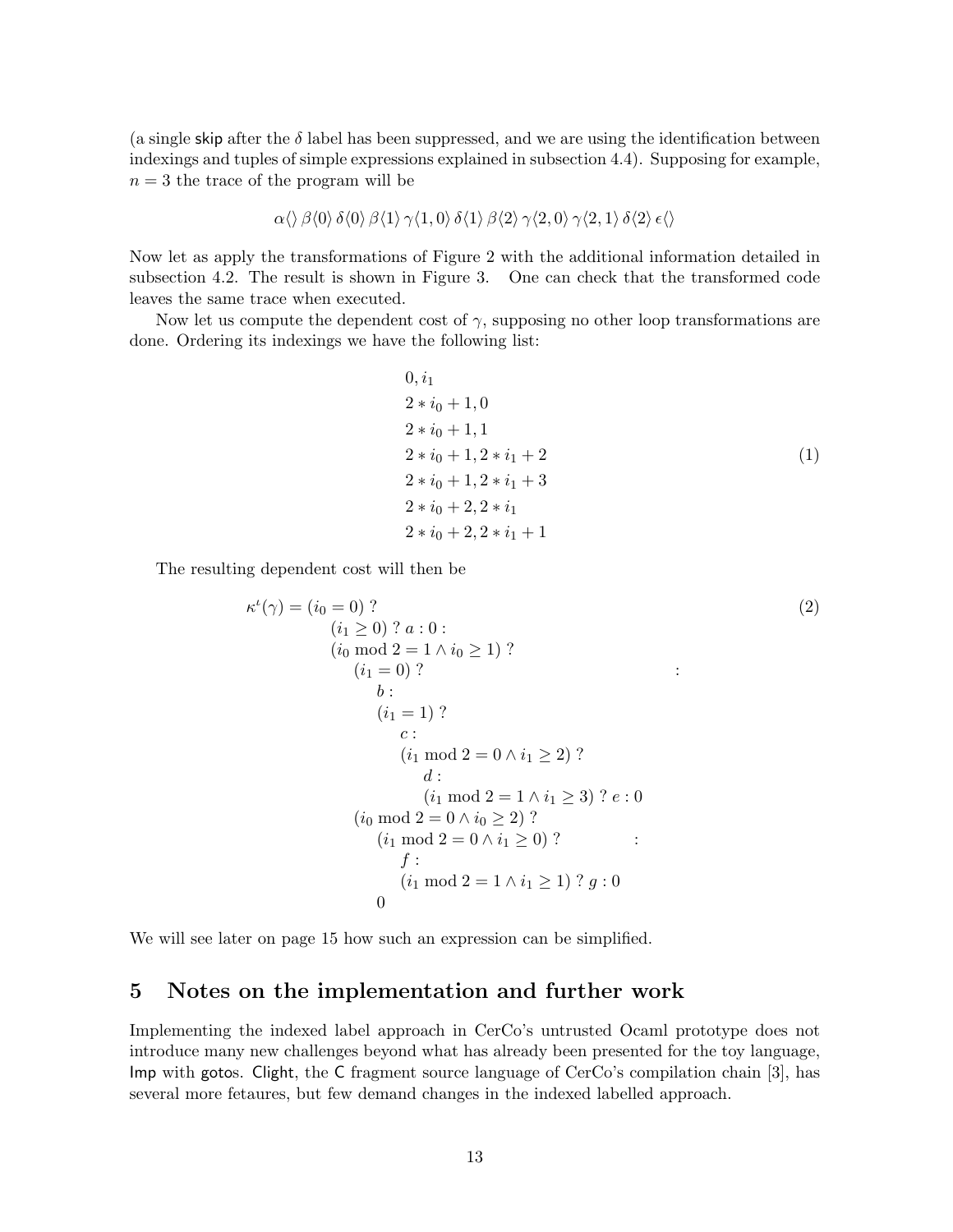Indexed loops vs. index update instructions In our presentation we have indexed loops in  $\ell$ lmp, while we hinted that later languages in the compilation chain would have specific index update instructions. In CerCo's actual compilation chain from Clight to 8051 assembly, indexed loops are only in Clight, while from Cminor onward all languages have the same three cost-involving instructions: label emitting, index resetting and index incrementing.

Loop transformations in the front end We decided to implement the two loop transformations in the front end, namely in Clight. This decision is due to user readability concerns: if costs are to be presented to the programmer, they should depend on structures written by the programmer himself. If loop transformation were performed later it would be harder to create a correspondence between loops in the control flow graph and actual loops written in the source code. However, another solution would be to index loops in the source code and then use these indices later in the compilation chain to pinpoint explicit loops of the source code: loop indices can be used to preserve such information, just like cost labels.

Break and continue statements Clight's loop flow control statements for breaking and continuing a loop are equivalent to appropriate goto statements. The only difference is that we are assured that they cannot cause loops to be multi-entry, and that when a transformation such as loop peeling is complete, they need to be replaced by actual gotos (which happens further down the compilation chain anyway).

Function calls Every internal function definition has its own space of loop indices. Executable semantics must thus take into account saving and resetting the constant indexing of current loops upon hitting a function call, and restoring it upon return of control. A peculiarity is that this cannot be attached to actions that save and restore frames: namely in the case of tail calls the constant indexing needs to be saved whereas the frame does not.

Cost-labelled expressions In labelled Clight, expressions also get cost labels, due to the presence of ternary conditional expressions (and lazy logical operators, which get translated to ternary expressions too). Adapting the indexed labelled approach to cost-labelled expressions does not pose any particular problems.

Simplification of dependent costs As previously mentioned, the naïve application of the procedure described in 4.4 produces unwieldy cost annotations. In our implementation several transformations are used to simplify such complex dependent costs.

Disjunctions of simple conditions are closed under all logical operations, and it can be computed whether such a disjunction implies a simple condition or its negation. This can be used to eliminate useless branches of dependent costs, to merge branches that share the same value, and possibly to simplify the third case of simple condition. Examples of the three transformations are respectively:

- ( $_i = 0$  == 0)?x:( $_i = 0$  >= 1)?y: $z \mapsto (i_0 = 0)$ ?x:y,
- $c$ ?x: $(d$ ?x: $y) \mapsto (c \mid d)$ ?x: $y$ ,
- (\_i\_0 == 0)?x:(\_i\_0 % 2 == 0 && \_i\_0 >= 2)?y: $z \mapsto$  $(\_i_0 = 0)$ ?x: $(\_i_0 \times 2 = 0)$ ?y:z.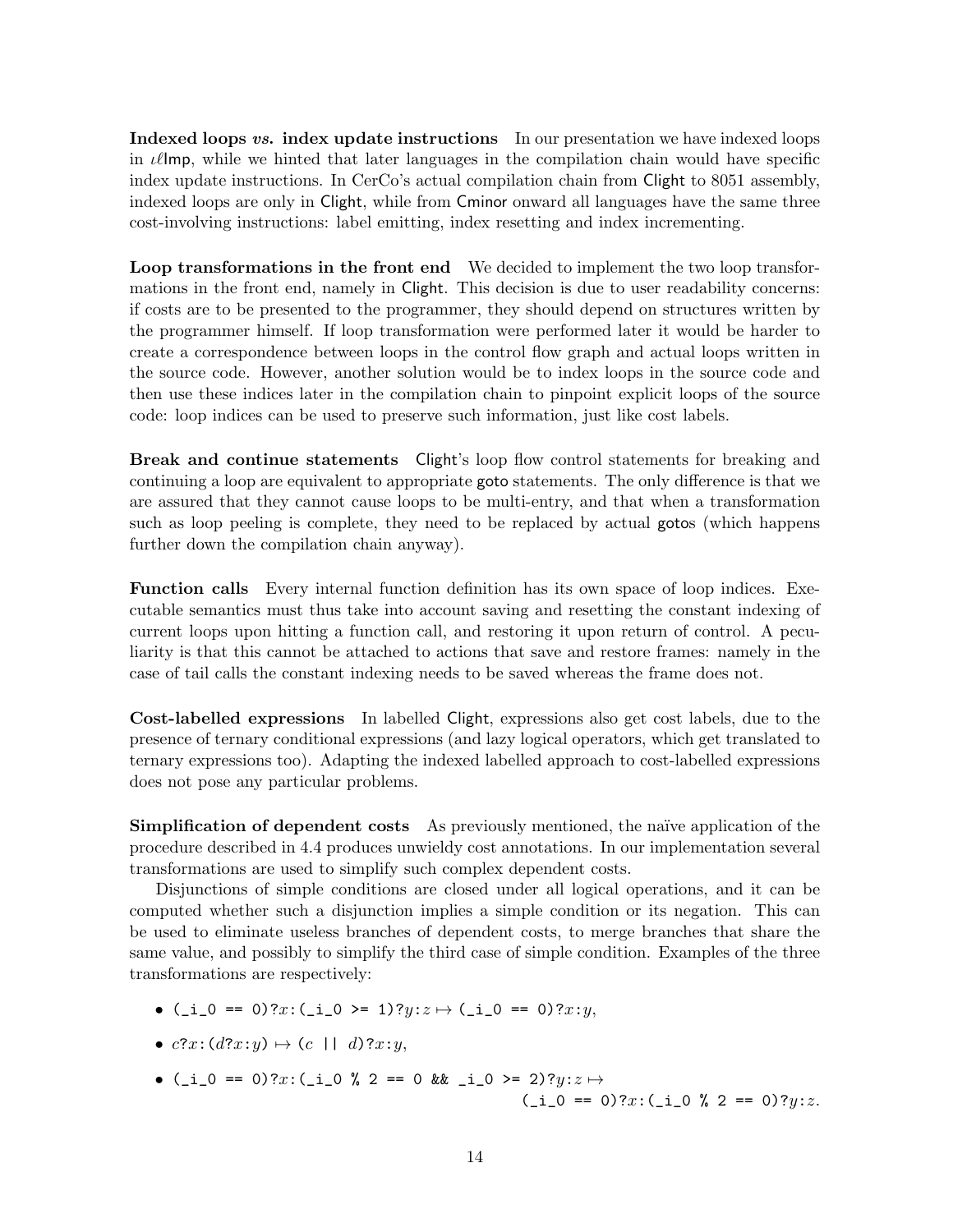The second transformation tends to accumulate disjunctions, to the detriment of readability. A further transformation swaps two branches of the ternary expression if the negation of the condition can be expressed with fewer clauses. For example:

$$
(\underline{\text{i}} \underline{\hspace{0.1cm}} 0 \ \ \text{% } 3 == 0 \ \ | \ \underline{\hspace{0.1cm}} \underline{\hspace{0.1cm}} 1 \underline{\hspace{0.1cm}} 0 \ \ \text{% } 3 == 1) ? x : y \mapsto (\underline{\hspace{0.1cm}} \underline{\hspace{0.1cm}} 1 \underline{\hspace{0.1cm}} 0 \ \ \text{% } 3 == 2) ? y : x.
$$

Picking up again the example depicted in subsection 4.5, we can see that the cost in  $(2)$  can be simplified to the following, using some of the transformation described above:

$$
\kappa^{t}(\gamma) = (i_{0} = 0) ?
$$
\n*a* :  
\n*(i<sub>0</sub> mod 2 = 1) ?*  
\n*(i<sub>1</sub> = 0) ?*  
\n*b* :  
\n*(i<sub>1</sub> = 1) ?*  
\n*c* :  
\n*(i<sub>1</sub> mod 2 = 0) ?*  
\n*d* :  
\n*e*  
\n*(i<sub>1</sub> mod 2 = 0) ?*  
\n*f* :  
\n*g*

One should keep in mind that the example was wilfully complicated, in practice the cost expressions produced have rarely more clauses than the number of nested loops containing the annotation.

Updates to the frama-C cost plugin Cerco's frama-C [2] cost plugin has been updated to take into account our new notion of dependent costs. The frama-c framework expands ternary expressions to branch statements, introducing temporaries along the way. This makes the task of analyzing ternary cost expressions rather daunting. It was deemed necessary to provide an option in the compiler to use actual branch statements for cost annotations rather than ternary expressions, so that at least frama-C's use of temporaries in cost annotation could be avoided. The cost analysis carried out by the plugin now takes into account such dependent costs.

The only limitation (which actually simplifies the code) is that, within a dependent cost, simple conditions with modulus on the same loop index should not be modulo different numbers. This corresponds to a reasonable limitation on the number of times loop unrolling may be applied to the same loop: at most once.

Further work For the time being, indexed labels are only implemented in the untrusted Ocaml compiler, while they are not present yet in the Matita code. Porting them should pose no significant problem. Once ported, the task of proving properties about them in Matita can begin.

Because most of the executable operational semantics of the languages across the frontend and the backend are oblivious to cost labels, it should be expected that the bulk of the semantic preservation proofs that still needs to be done will not get any harder because of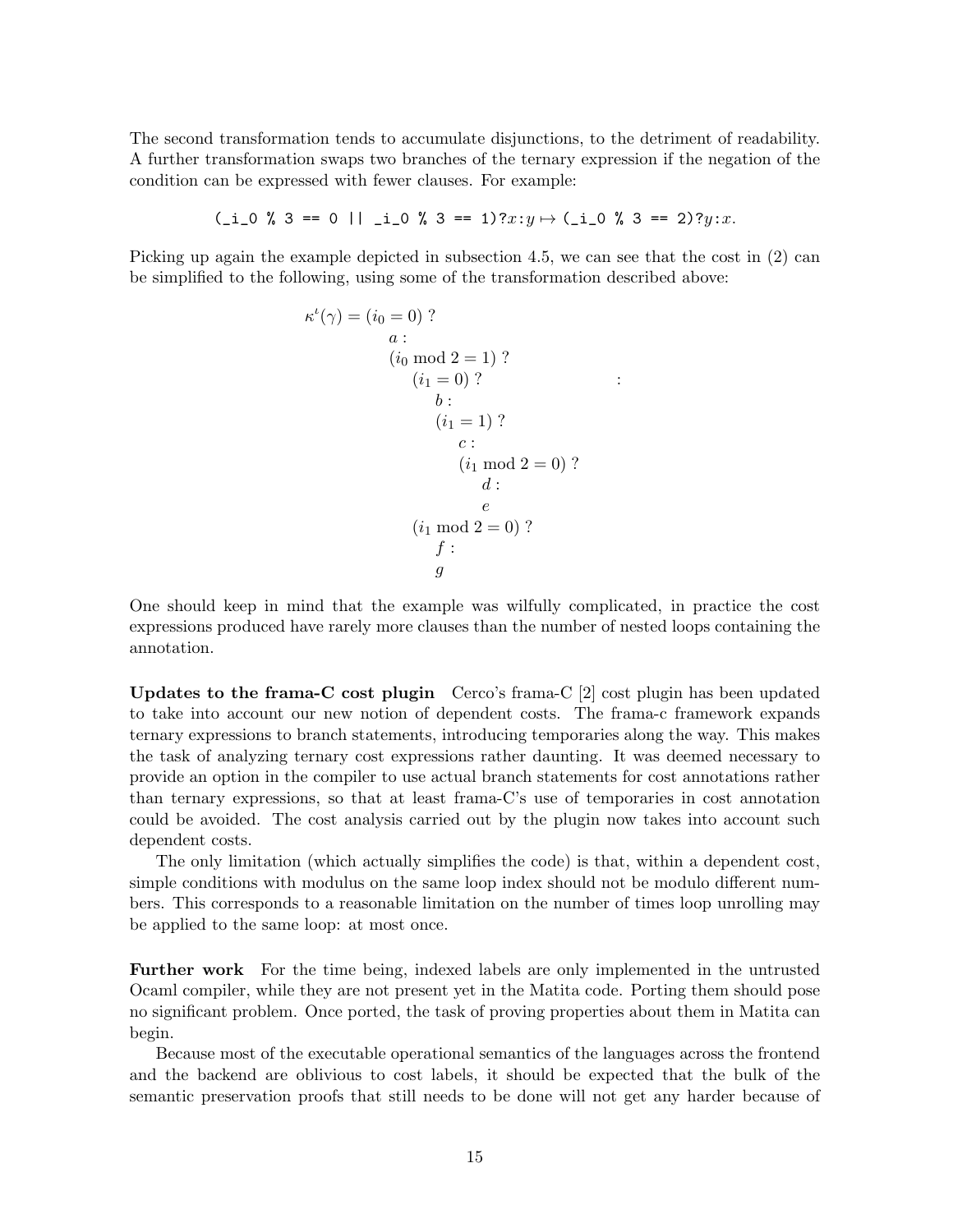indexed labels. The only trickier point that we foresee would be in the translation of Clight to Cminor, where we pass from structured indexed loops to atomic instructions on loop indices.

An invariant which should probably be proved and provably preserved along the compilation chain is the non-overlap of indexings for the same atom. Then, supposing cost correctness for the unindexed approach, the indexed one will just need to amend the proof that

 $\forall C$  constant indexing. $\forall \alpha \langle I \rangle$  appearing in the compiled code. $\kappa(\alpha) \circ (I \circ C) = \kappa(\alpha \langle I \rangle)$ .

Here, C represents a snapshot of loop indices in the compiled code, while  $I \circ C$  is the corresponding snapshot in the source code. Semantics preservation will ensure that when, with snapshot C, we emit  $\alpha\langle I\rangle$  (that is, we have  $\alpha\langle I\circ C\rangle$  in the trace),  $\alpha$  must also be emitted in the source code with indexing  $I \circ C$ , so the cost  $\kappa(\alpha) \circ (I \circ C)$  applies.

Aside from carrying over the proofs, we would like to extend the approach to more loop transformations. Important examples are loop inversion (where a for loop is reversed, usually to make iterations appear to be truly independent) or loop interchange (where two nested loops are swapped, usually to have more loop invariants or to enhance strength reduction). This introduces interesting changes to the approach, where we would have indexings such as:

$$
i_0 \mapsto n - i_0
$$
 or  $i_0 \mapsto i_1, i_1 \mapsto i_0$ .

In particular dependency over actual variables of the code would enter the frame, as indexings would depend on the number of iterations of a well-behaving guarded loop (the  $n$  in the first example).

Finally, as stated in the introduction, the approach should allow some integration of techniques for cache analysis, a possibility that for now has been put aside as the standard 8051 target architecture for the CerCo project lacks a cache. Two possible developments for this line of work present themselves:

- 1. One could extend the development to some 8051 variants, of which some have been produced with a cache.
- 2. One could make the compiler implement its own cache: this cannot apply to ram accesses of the standard 8051 architecture, as the difference in cost of accessing the two types of ram is only one clock cycle, which makes any implementation of cache counterproductive. So for this proposal, we could either artificially change the accessing cost of ram of the model just for the sake of possible future adaptations to other architectures, or otherwise model access to an external memory by means of the serial port.

## References

- [1] Absint angewandte informatik. http://www.absint.com/.
- [2] Frama-c software analyzers. http://frama-c.com/.
- [3] R. M. Amadio, N. Ayache, Y. Régis-Gianas, and R. Saillard. Certifying cost annotations in compilers. Deliverable 2.1 of Project FP7-ICT-2009-C-243881 CerCo, Available at http: //hal.archives-ouvertes.fr/hal-00524715.
- [4] R. M. Amadio, N. Ayache, Y. Régis-Gianas, and R. Saillard. Prototype implementation. Deliverable 2.2 of Project FP7-ICT-2009-C-243881 CerCo, Available at http://cerco. cs.unibo.it/.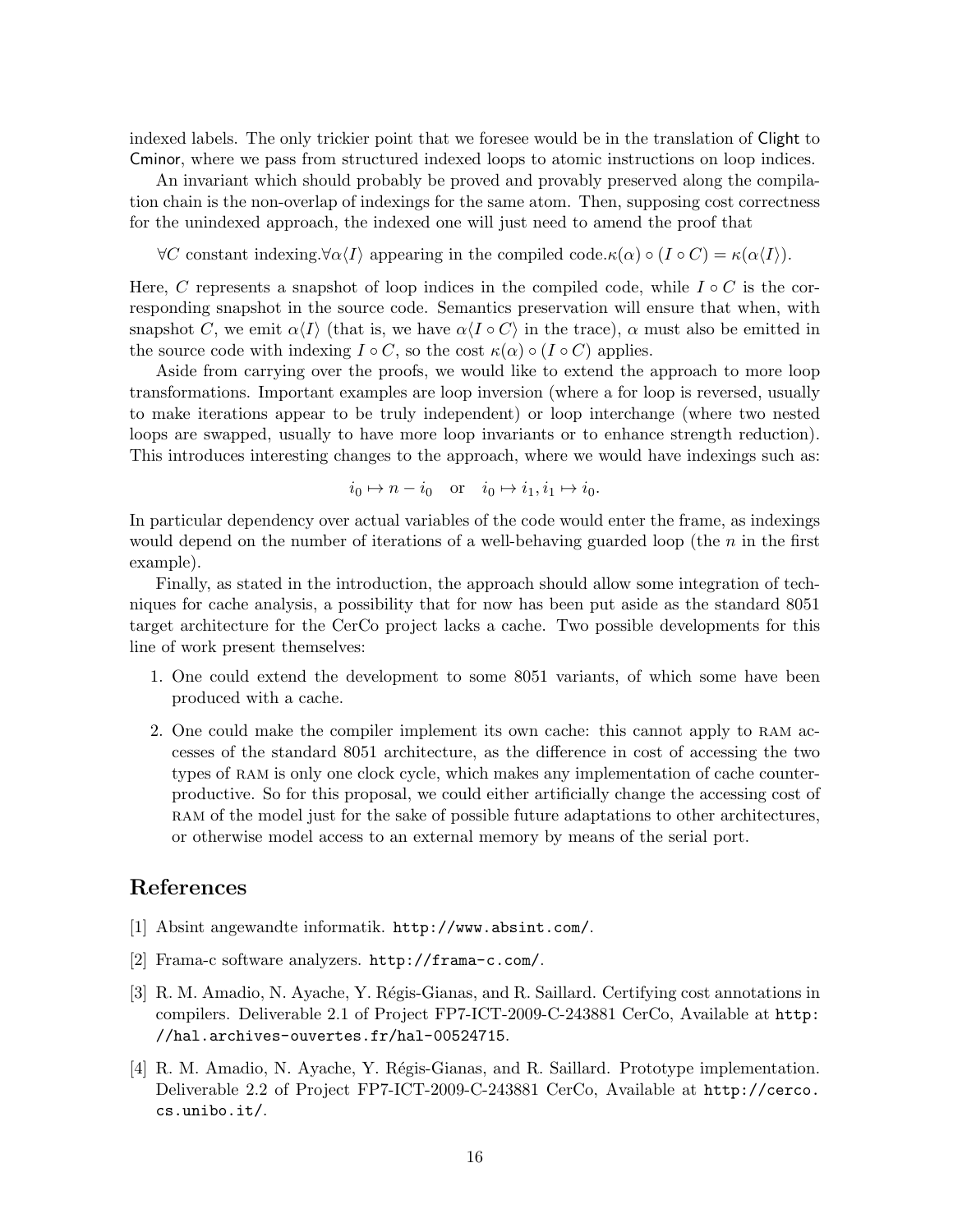- [5] C. Ferdinand and R. Wilhelm. Efficient and precise cache behavior prediction for realtimesystems. Real-Time Syst., 17:131–181, December 1999.
- [6] E. Morel and C. Renvoise. Global optimization by suppression of partial redundancies. Commun. ACM, 22:96–103, February 1979.
- [7] R. Morgan. Building an Optimizing Compiler. Digital Press, 1998.
- [8] S. S. Muchnick. Advanced Compiler Design and Implementation. Morgan Kaufmann, 1997.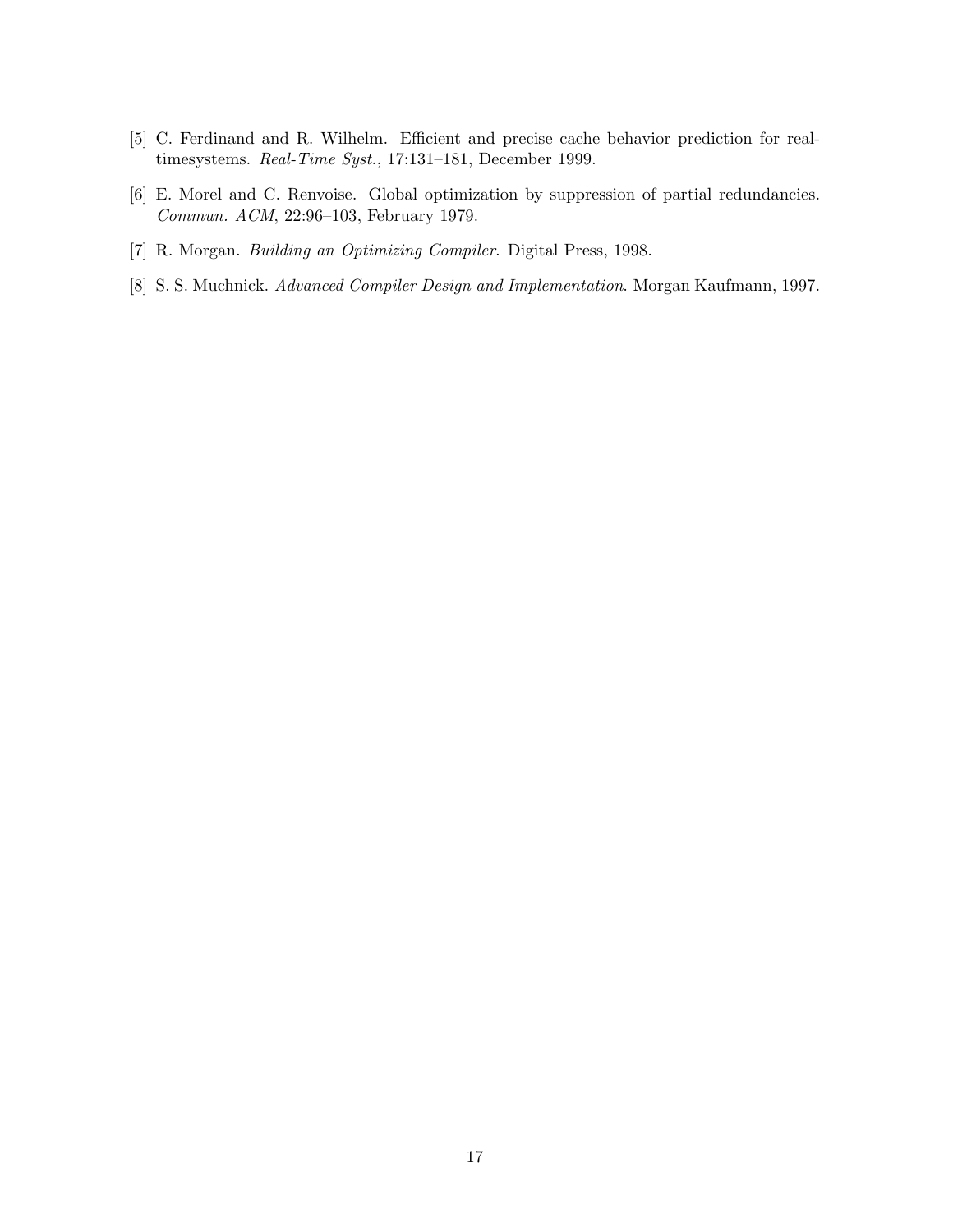| Syntax |                                       |  |                                                                                  |  |              |  |  |
|--------|---------------------------------------|--|----------------------------------------------------------------------------------|--|--------------|--|--|
|        |                                       |  | $\ell, \ldots$ (labels) $x, y, \ldots$ (identifiers) $e, f, \ldots$ (expression) |  |              |  |  |
|        | $\left  \ell : s \right $ goto $\ell$ |  | $P, S, T, \ldots ::=$ skip $ s;t $ if e then s else t   while e do s $ x := e$   |  | (statements) |  |  |

## Semantics

$$
K, \ldots \qquad ::= \mathsf{halt} \mid S \cdot K \tag{continuations}
$$

|                                                                                                                                         | if $S =$ skip, goto $\ell'$ or $x := e$ ,                                                                                                                                                                                                                                                                                                                                                                         |
|-----------------------------------------------------------------------------------------------------------------------------------------|-------------------------------------------------------------------------------------------------------------------------------------------------------------------------------------------------------------------------------------------------------------------------------------------------------------------------------------------------------------------------------------------------------------------|
|                                                                                                                                         |                                                                                                                                                                                                                                                                                                                                                                                                                   |
|                                                                                                                                         |                                                                                                                                                                                                                                                                                                                                                                                                                   |
|                                                                                                                                         | $\text{find}(\ell, S, K) := \left\{ \begin{array}{ll} \bot & \text{if } S = \text{skip}, \text{goto } \ell' \text{ or } x \\ (T, K) & \text{if } S = \ell : T, \\ \text{find}(\ell, T, K) & \text{otherwise, if } S = \ell' : T, \\ \text{find}(\ell, T_1, T_2 \cdot K) & \text{if defined and } S = T_1; T_2, \\ \text{find}(\ell, T_1, T_2 \cdot K) & \text{if defined and } S = T_1; T_2, \end{array} \right.$ |
| $\left\{ \begin{array}{l} \mathsf{find}(\ell,T_1,K) \\ \mathsf{find}(\ell,T_2,K) \\ \mathsf{find}(\ell,T,S\cdot K) \end{array} \right.$ | if defined and $S =$ if b then $T_1$ else $T_2$ ,                                                                                                                                                                                                                                                                                                                                                                 |
|                                                                                                                                         | otherwise, if $S = T_1; T_2$ or if b then $T_1$ else $T_2$ ,                                                                                                                                                                                                                                                                                                                                                      |
|                                                                                                                                         | if $S =$ while b do $T$ .                                                                                                                                                                                                                                                                                                                                                                                         |
|                                                                                                                                         |                                                                                                                                                                                                                                                                                                                                                                                                                   |

$$
(x := e, K, s) \longrightarrow_P (\text{skip}, K, s[v/x]) \quad \text{if } (e, s) \Downarrow v
$$

$$
(S;T,K,s) \longrightarrow_P (S,T \cdot K,s)
$$

$$
\label{eq:3.1} \begin{array}{ll} \mbox{(if $b$ then $S$ else $T,K,s$)} \rightarrow_P \left\{ \begin{array}{ll} (S,K,s) & \mbox{if $(b,s)$ $\Downarrow$} \, v \neq 0 \\ (T,K,s) & \mbox{if $(b,s)$ $\Downarrow$} \, 0 \end{array} \right. \end{array}
$$

(while b do  $S, K, s$ )  $\longrightarrow_P$  $\int (S, \text{while } b \text{ do } S \cdot K, s) \text{ if } (b, s) \Downarrow v \neq 0$ (skip,  $K, s$ ) if  $(b, s) \Downarrow 0$ 

 $(\textsf{skip}, S \cdot K, s) \longrightarrow_P (S, K, s)$ 

$$
(\ell: S, K, s) \longrightarrow_P (S, K, s)
$$

$$
(\text{goto }\ell,K,s)\qquad \qquad \mathop{\rightarrow} _P(\text{find} (\ell,P,\text{halt}),s)
$$

Figure 1: The syntax and operational semantics of Imp.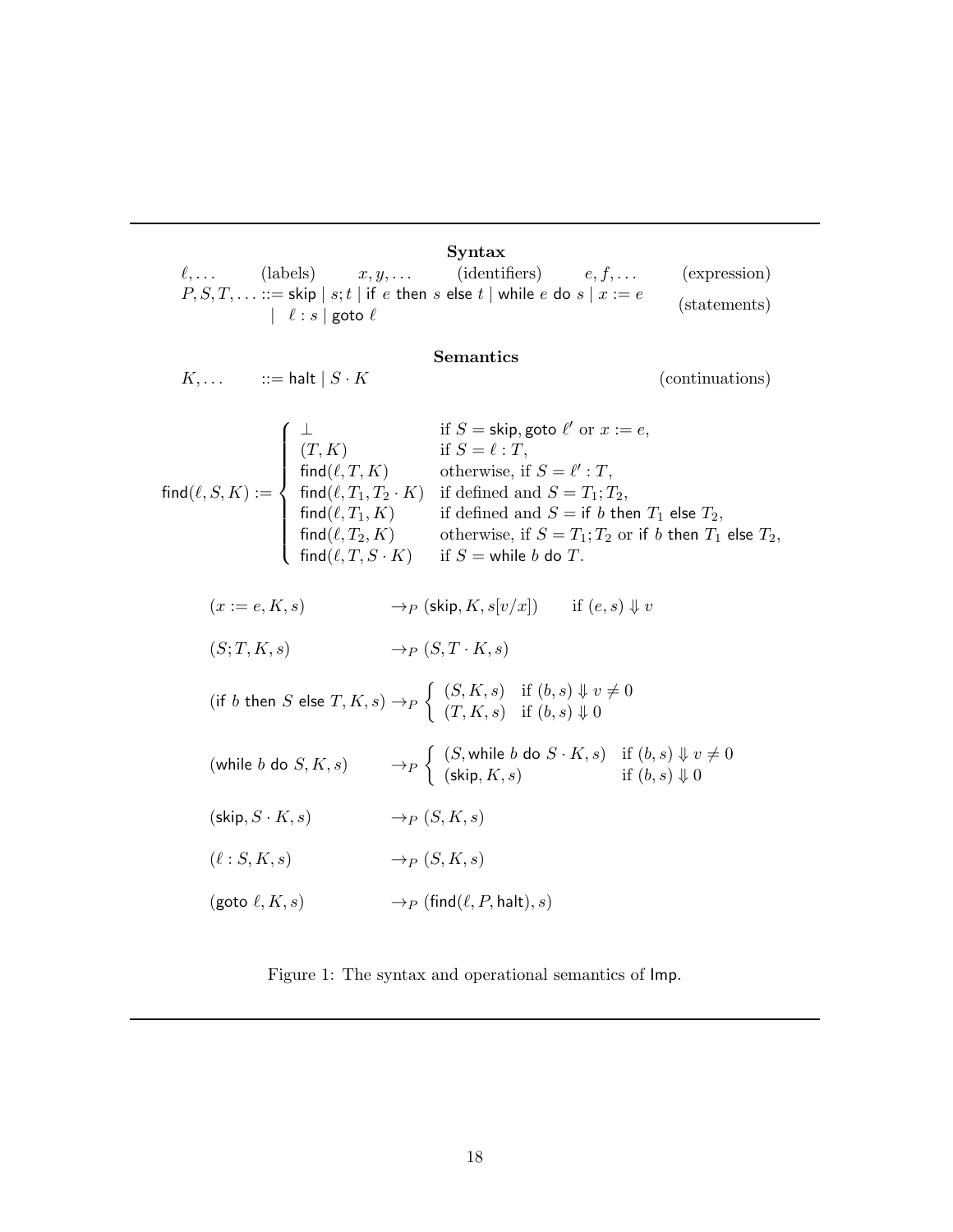

Figure 2: An example of loop transformations done on an Imp program. Parentheses are omitted in favour of blocks by indentation.